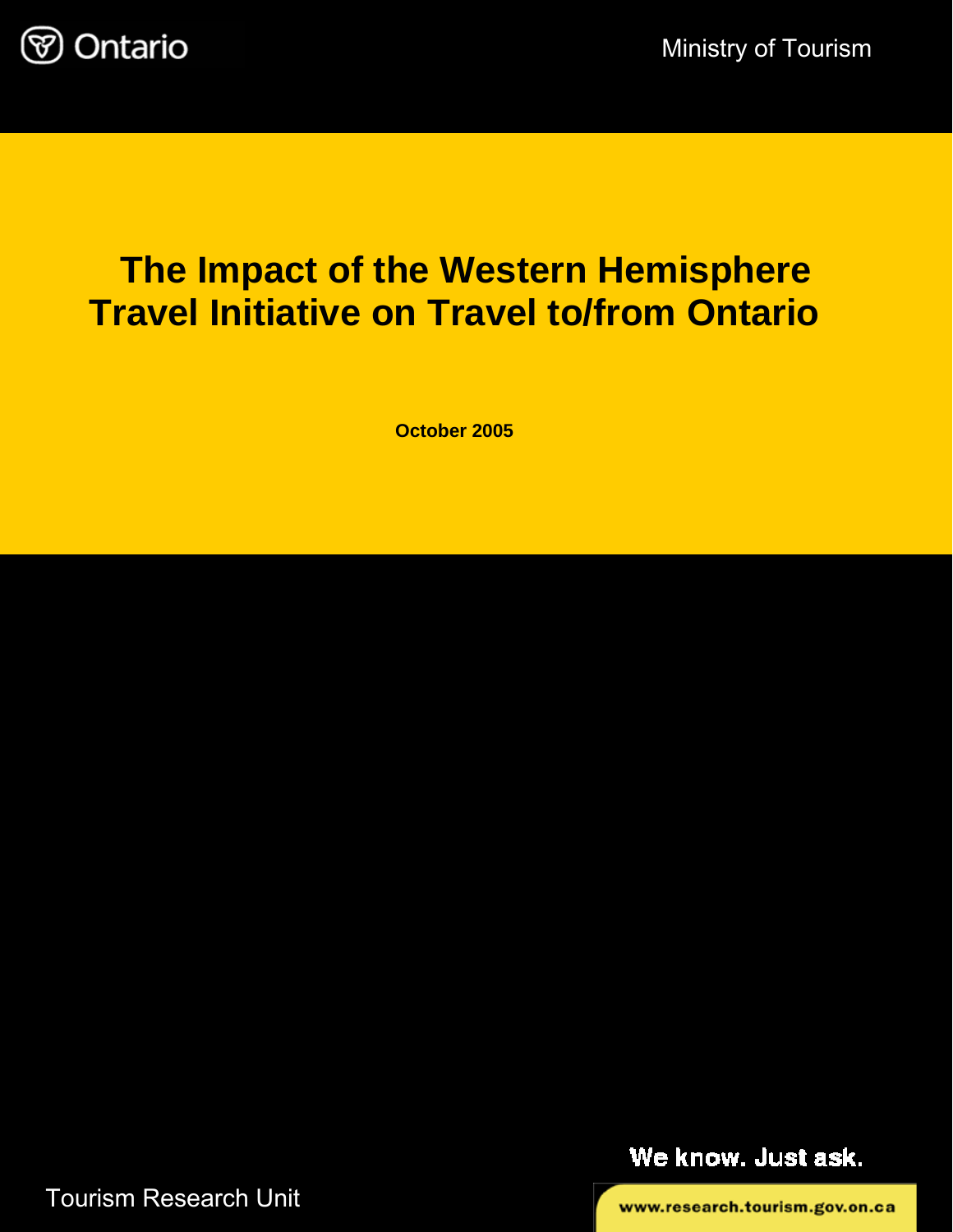## *Table of Contents*

| How many Americans are likely to have a passport by the time the WHTI comes into |  |
|----------------------------------------------------------------------------------|--|
|                                                                                  |  |
|                                                                                  |  |
|                                                                                  |  |
|                                                                                  |  |
|                                                                                  |  |
|                                                                                  |  |
|                                                                                  |  |
| How will the Canadian passport possession rate change by 2007/08?12              |  |
| How many Ontario visits to the U.S. would have no passports by 200708? 13        |  |
|                                                                                  |  |
|                                                                                  |  |

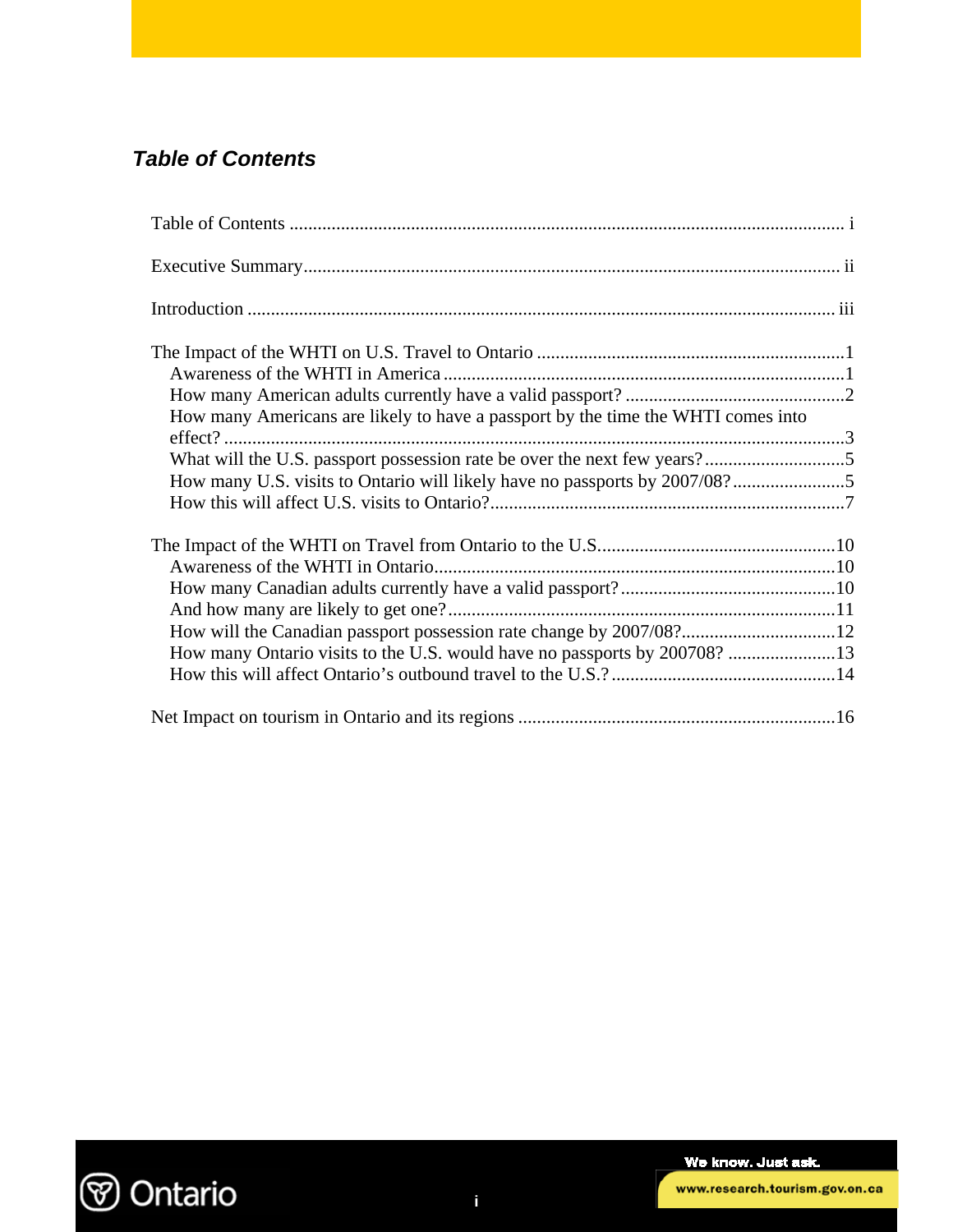## **Executive Summary**

- It is estimated that the number of U.S. visits to Ontario will decrease by 1.3% (290,000 visits) in 2007 after the first stage of the implementation of the Western Hemisphere Travel Initiative (WHTI) and by 13.6% (3.2 million visits) in 2008 after the second stage of the implementation, compared to the base-line scenario in which the WHTI passport requirements do not exist.
- The cumulative loss of U.S. visits to Ontario is estimated to be at 3.5 million by 2008, which is equivalent to 16.2% of U.S. visits to Ontario in 2004. The cumulative loss of tourism revenue is estimated to be Cnd\$700 million which translates into 7,000 jobs for Ontario's tourism industry.
- It is estimated that the number of Ontario outbound trips to the U.S. will decrease by 0.5% (or 106,000 trips) in 2007 after the first stage of the WHTI implementation, and by up to 3.3% (736,000 trips) in 2008 after the second stage of the implementation, compared to the base-line scenario.
- The cumulative loss of Ontario residents' trips to the U.S. is estimated to be 842,000 by 2008, which is equivalent to 5% of Ontario's outbound trips to the U.S in 2004. The cumulative loss of Ontarians' spending in the U.S. is estimated to be Cnd\$200 million.
- It is estimated that of the total loss of 842,000 visits by Ontarians to the US, 100,000 visits in 2007 and 680,000 in 2008 would be redirected to a destination within the province. This would partially offset the decrease of U.S. visits to Ontario.
- The passport possession rate among American adults (18 year +) in Ontario's near and mid U.S markets was 37% in May 2005; while among Ontarian adults, it was 54%.
- In May 2005, 35% of U.S. adults in Ontario's near and mid U.S. travel markets were aware of the WHTI passport requirement. In addition, 33% of US adults in the same geographic area believed that a passport was already needed to visit Canada.
- The overall awareness of the WHTI passport requirement in Ontario was 48% in May of 2005. In addition, 42% of Ontario adults believed that a passport was already needed to visit the U.S.
- Each year, about one-tenth (2.1 million in 2004) U.S. visits to Ontario use air or sea to come to the province, while the majority (19.3 million in 2004) come by land.
- Each year, about one-eighth (2.2 million in 2004) of the Ontario's outbound visits to the U.S. use air or sea, while the majority (16.1 million) use land-based transportation.

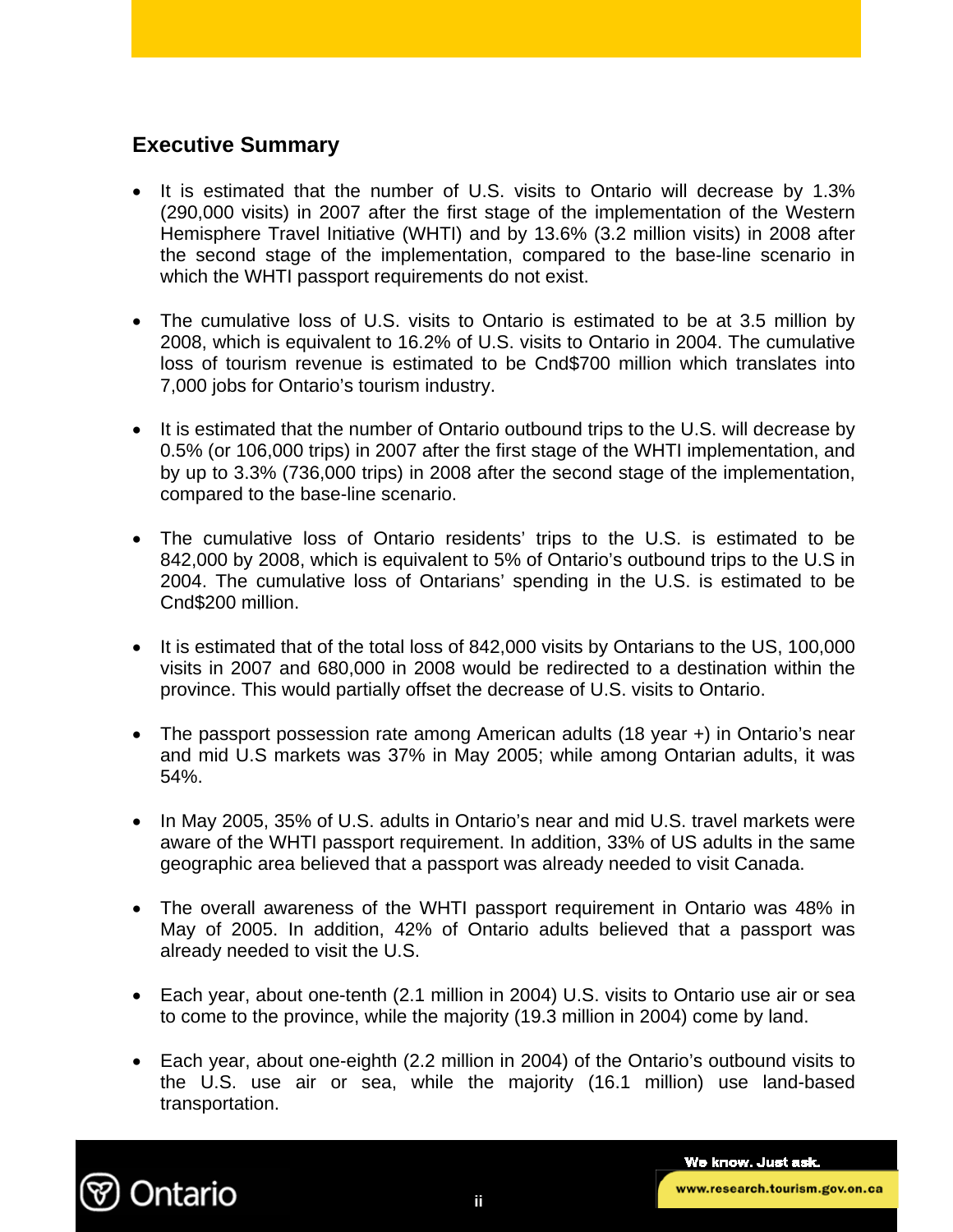## **Introduction**

In April 2005, the U.S. Departments of State and Homeland Security announced the Western Hemisphere Travel Initiative (WHTI), requiring that US citizens have a valid passport to travel in the western hemisphere, including Canada, Mexico, Caribbean, Bermuda and Panama. The implementation of the WHTI is expected at the end of December 2006 for travel by air/sea and at the end of December 2007 for travel by land.

The purpose of this report is to investigate the impact of the WHTI on tourism in the province of Ontario and on Ontario's travel to the U.S., for 2007 and 2008.

The basic information of the report is from two different surveys:

- Travel Intentions Survey, Ontario Ministry of Tourism (MTR), conducted by TNS Canadian Facts in May 2005. The population surveyed in the U.S. was U.S. adults (over 18 years old) in 11 states, Michigan, New York, Pennsylvania, Ohio, Illinois, Wisconsin, Minnesota, Indiana, Massachusetts, Maryland and Washington DC. These 11 states are Ontario's near and mid U.S. markets, traditionally accounting for almost 90% of total US visitation to Ontario. The population surveyed in Canada was Canadian adults (over 18 years old) in Ontario, Winnipeg, Montreal and Quebec City
- 2004 International Travel Survey, conduced by Statistics Canada. The population surveyed was U.S residents of all age groups.

Information on the number of passports issued was obtained from the Canadian and US governments. Information from the ministry's forecasting model was also used for quantifying the potential impact of the increase in travel cost due to WHTI.

For further information on this report, please contact us at:

Tourism Research Unit Tourism Policy and Research Branch Ontario Ministry of Tourism  $15<sup>th</sup>$  fl., 700 Bay Street Toronto, M7A 2E1 Tel: 416-325-7325 Fax: 416-314-7341 Email: tourism.research@mtr.gov.on.ca Website: www.research.tourism.gov.on.ca

Ontario

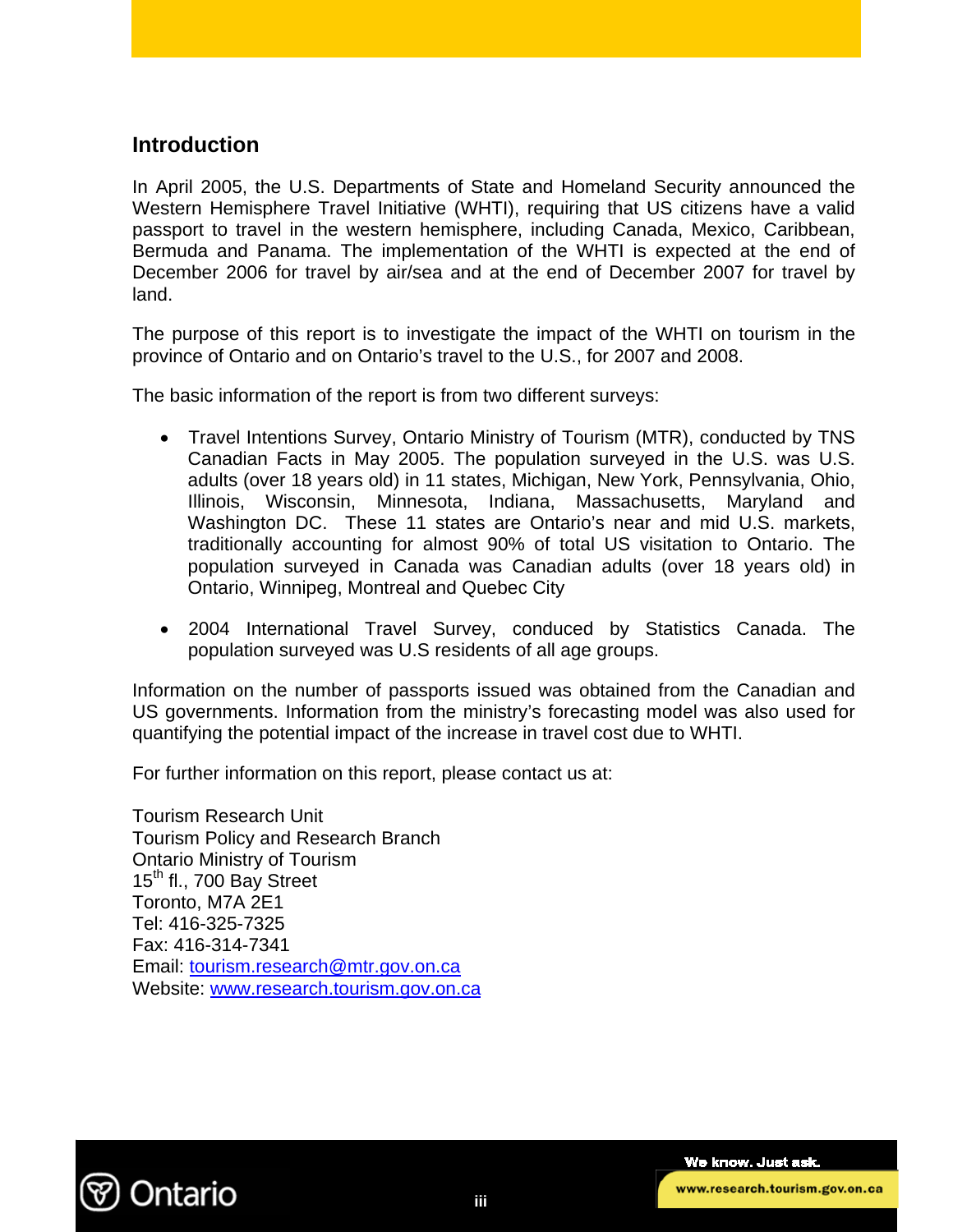## **The Impact of the WHTI on U.S. Travel to Ontario**

## **Awareness of the WHTI in America**

The overall awareness of the WHTI passport requirements in Ontario's near and mid U.S. travel markets was 35% in May of 2005. In addition, one-third of US adults in the same geographic area believed that a passport was already needed to visit Canada. As such, in May 2005, 68% U.S. adults in this area believed that a passport would be needed by 2008 to travel to Canada.

This rate was even higher among Ontario's past visitors (70%), but was lower among Ontario's potential visitors, those who had never been in Ontario but were planning to travel (including to Ontario) in the next 12 months (65%).

| 11110 11010 and 0 01 the pacepoil requirement                |                                                        |                                                                                         |              |  |  |  |  |
|--------------------------------------------------------------|--------------------------------------------------------|-----------------------------------------------------------------------------------------|--------------|--|--|--|--|
|                                                              | <b>Believe a</b><br>passport is<br>already<br>required | <b>Aware of the</b><br><b>WHTI</b><br>deadline and<br>of present<br><b>requirements</b> | <b>Total</b> |  |  |  |  |
| <b>General Population</b>                                    | 33.1%                                                  | 35.0%                                                                                   | 68.1%        |  |  |  |  |
| Ontario's past visitors                                      | 25.6%                                                  | 44.5%                                                                                   | 70.1%        |  |  |  |  |
| Ontario's potential visitors                                 | 38.0%                                                  | 26.9%                                                                                   | 64.9%        |  |  |  |  |
| Never been in Ontario and has no plans to<br>travel anywhere | 49.0%                                                  | 31.0%                                                                                   | 80.0%        |  |  |  |  |

#### **Table 1-1: Percentage of U. S. adults surveyed who were aware of the passport requirement**

Source: Ontario Ministry of Tourism, Travel Intentions Survey, May <sup>2005</sup>

Ontario's past visitors seem to be the most accurate about passport requirements. Compared to other sub-groups, 45% of them knew the current requirements as well as the WHTI requirements in 2007/08, and only 26% believed that a passport was already required for travel to Canada. Ontario's future visitors, those who had never been in Ontario but were planning to travel to the province (among other destinations) in the near future, seemed to know less of the WHTI requirements. Only 31% of them knew the current requirements and the WHTI requirements in 2007/08, and almost half (49%) believed that a passport was already required.

It is important to note that this survey was done in May 2005, one month after the WHTI was announced, and within this short period of time 35% of the American adults knew that a passport was not yet required for travelling to Canada, as well as the WHTI requirements in 2007/08. This indicates that the awareness of the WHTI spread relatively quickly among the U.S. population. As such, it is reasonable to assume that during the 19 months between May 2005 and December 2006, the first stage of the implementation of the WHTI, the awareness will improve significantly among the rest of the 65% of American adults who did not know the requirements in May 2005 or were under the wrong impression about current passport requirements.

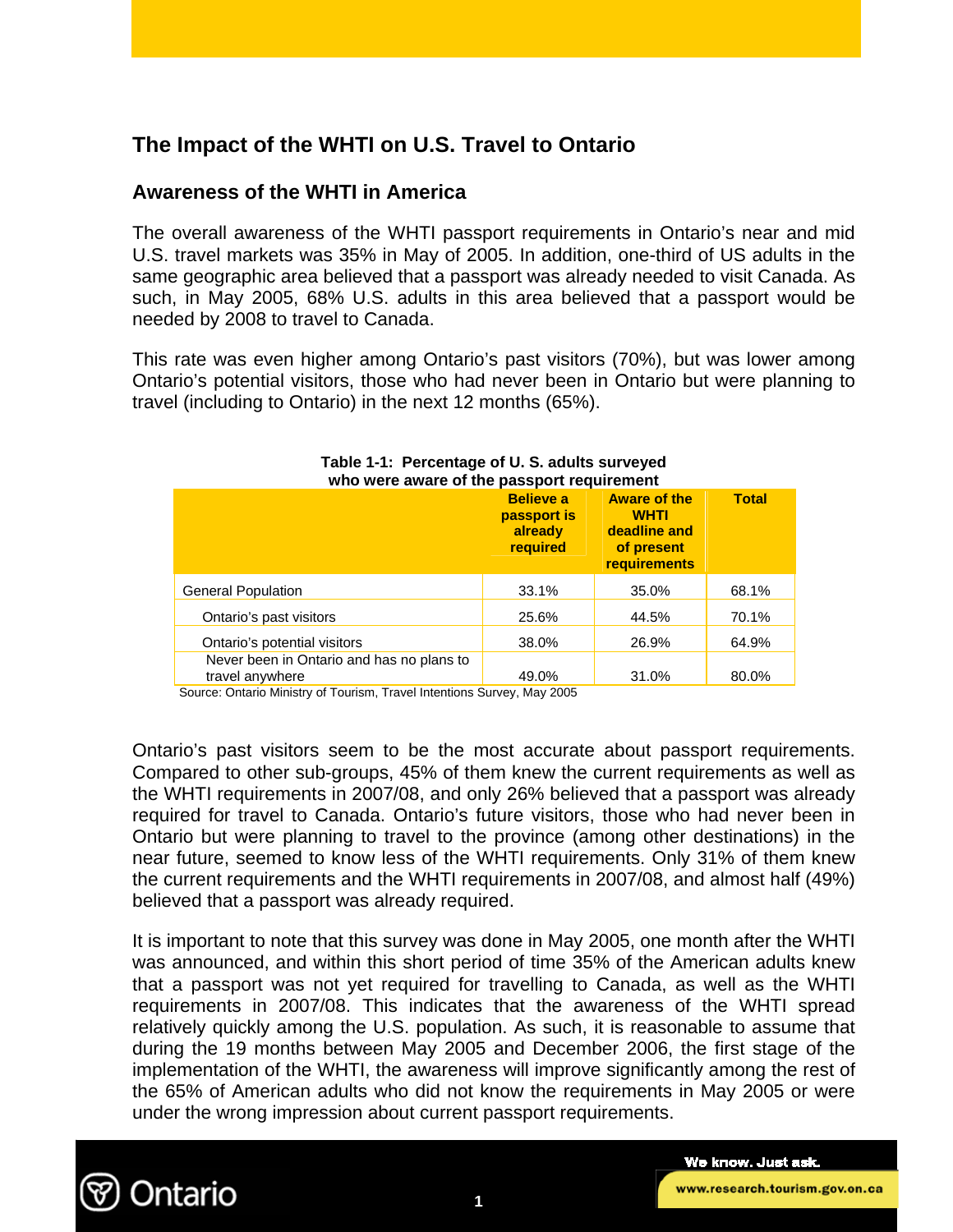## **How many American adults currently have a valid passport?**

The U.S. Department of State indicates that almost 25% of the U.S. citizens had a valid passport in September 2005. MTR's Travel Intentions Survey shows that 36.6% of the American adults in Ontario's near and mid U.S. markets had a valid passport in May 2005 – a figure that is closer to that obtained by the Conference Board of Canada for the whole of US adults in its survey in April 2005 (34%).

Ontario's past visitors had a higher passport possession rate (49.2%) than those who had never been to the province but planned to travel (34.8%), or those who had neither been to Ontario nor planed to travel over the next 6 months (27.3%).

| <b>General Population</b>                                    | 36.6% |
|--------------------------------------------------------------|-------|
| Ontario's past visitors                                      | 49.2% |
| Ontario's potential visitors                                 | 34.8% |
| Never been in Ontario and has no plans to<br>travel anywhere | 27.3% |

#### **Table 1-2: Percentage of U.S. adults surveyed who had a valid passport in May 2005**

Source: Ontario Ministry of Tourism, Travel Intentions Survey, May 2005

The passport possession rate varies significantly among US states. For example, in Ontario's largest market, Michigan, the possession rate was 30.4%, lower than average, while in New York, Ontario's second largest market, it was 51.4%, much higher than average.

|                      | <b>Passport</b><br>possession<br>rate | <b>Share of total US</b><br><b>visits to Ontario</b> | <b>Used passport</b><br>on last trip | <b>Passport possession</b><br>rate among those<br>will come in next 6<br>months |
|----------------------|---------------------------------------|------------------------------------------------------|--------------------------------------|---------------------------------------------------------------------------------|
| Total 11 states      | 36.6%                                 | 89%                                                  | 32.6%                                | 54.3%                                                                           |
| New York             | 51.4%                                 | 33%                                                  | 37.0%                                | 59.2%                                                                           |
| <b>Illinois</b>      | 35.6%                                 | 2%                                                   | 38.1%                                | 58.2%                                                                           |
| Indiana              | 21.9%                                 | 1%                                                   | 4.7%                                 | 20.8%                                                                           |
| <b>Massachusetts</b> | 45.6%                                 | 1%                                                   | 22.8%                                | 86.9%                                                                           |
| Michigan             | 30.4%                                 | 36%                                                  | 37.5%                                | 44.8%                                                                           |
| Minnesota            | 38.1%                                 | 4%                                                   | 24.6%                                | 57.4%                                                                           |
| Ohio                 | 26.2%                                 | 5%                                                   | 19.0%                                | 52.2%                                                                           |
| Pennsylvania         | 28.5%                                 | 4%                                                   | 34.9%                                | 55.8%                                                                           |
| Wisconsin            | 24.0%                                 | 2%                                                   | 0.0%                                 | 45.4%                                                                           |
| Washington DC        | 55.8%                                 | $0\%$                                                | 56.8%                                | ٠                                                                               |
| Maryland             | 40.8%                                 | 1%                                                   | 12.4%                                |                                                                                 |

#### **Table 1-3: Percentage of U.S. adults surveyed who had a valid passport in May 2005, by state**

Source: Ontario Ministry of Tourism, Travel Intentions Survey, May 2005

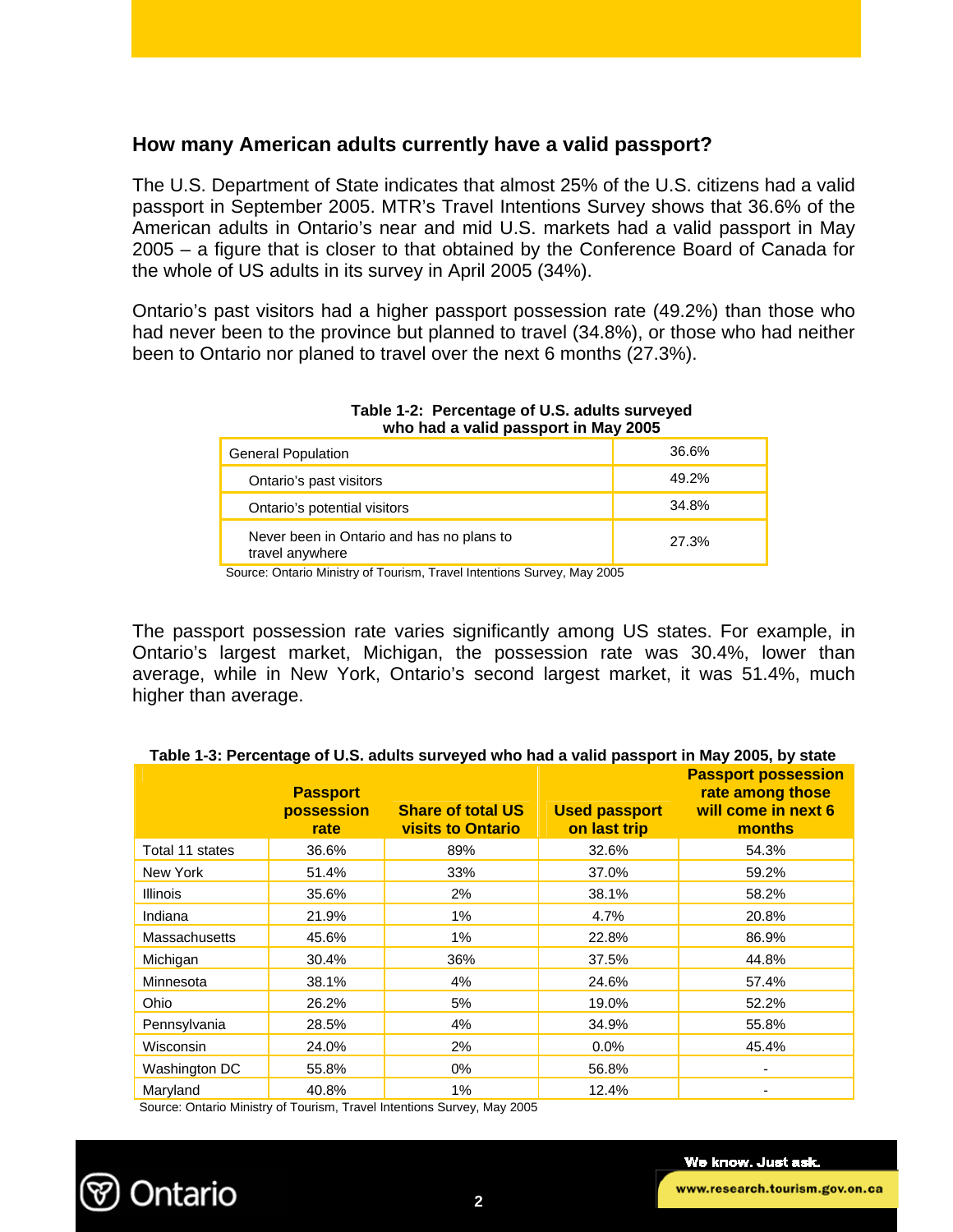Among those who planned to come to Ontario in the next 6 months, the passport possession rate was even higher in May 2005 (54.3%). Those from Massachusetts had the highest passport possession rate (86.9%), while those from Indiana had the lowest (20.8%).

Almost one third (32.6%) of U.S adults in Ontario's near and mid markets who travelled to Ontario between May 2004 and April 2005 already used a passport to cross the border. This proportion was even higher among those from Michigan (37.5%) and New York (37.0%). Overall, 60% of those who came to Ontario during this period and had a valid passport used it.

#### **How many Americans are likely to have a passport by the time the WHTI comes into effect?**

To answer this question we will need to examine four different groups of Americans: a) those that did not have a passport in May 2005, but had one in the past 5 years, b) business travellers, c) residents of the US who are not currently citizens and d) the remaining population.

A small group of American adults (6.3%) in Ontario's near and mid U.S. markets, did not have a passport in May 2005 but had one in the previous 5 years. This rate varied significantly among states, in Michigan, it was 5.9% and in New York, it was 4.6%. This study assumes that this group will likely have no financial or other barriers to renew their passports when the WHTI requirements come into effect.

Among Ontario's past and future visitors, the percentage of those who had a passport in the past 5 years but not in May 2005 was also higher, 7.6% and 6.7%, respectively.

 **Table 1-4: Percentage of U.S. adults surveyed who did not have a valid passport in May 2005, but had one in past 5 years** 

| <b>General Population</b>                                       | 6.3% |
|-----------------------------------------------------------------|------|
| Ontario's past visitors                                         | 7.6% |
| Ontario's potential visitors                                    | 6.7% |
| Never been in Ontario and<br>has no plans to travel<br>anywhere | 5.5% |
|                                                                 |      |

Source: Ontario Ministry of Tourism, Travel Intentions

#### **Table 1-5: Percentage of U.S. adults surveyed who did not have a valid passport in May 2005 but had one in past 5 years, by state**

| Total 11 states | 6.3%    |
|-----------------|---------|
| New York        | 4.6%    |
| Illinois        | 7.9%    |
| Indiana         | 8.4%    |
| Massachusetts   | 3.5%    |
| Michigan        | 5.9%    |
| Minnesota       | 5.5%    |
| Ohio            | 7.2%    |
| Pennsylvania    | 5.1%    |
| Wisconsin       | $9.4\%$ |
| Washington DC   | 10.4%   |
| Maryland        | 6.1%    |

 Source: Ontario Ministry of Tourism, Travel Intentions Survey, May 2005

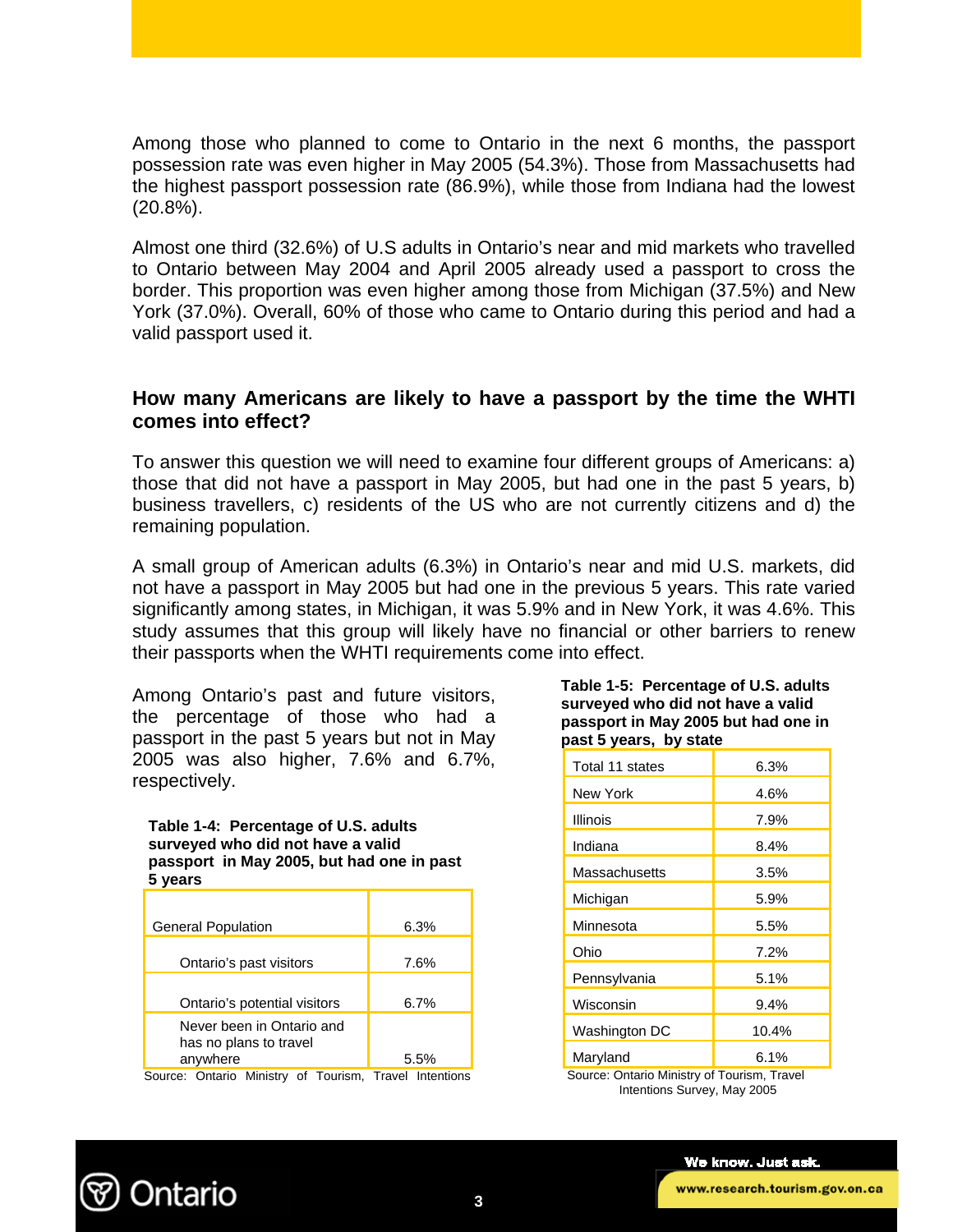The second group that would likely possess a valid passport by 2007 is business travellers. On average, 4.3% of the adults in Ontario's near and mid U.S. markets who had been to Ontario were travelling for business purposes. It is assumed in this report that this group of travellers will either have a valid passport or get one when the time comes.





In the last ten years, the number of U.S. passports issued each year (including new and renewals) more than doubled and reached 8.8 million in 2004 (Figure 1-1).

Based on this historical trend and the increasing capacity that the U.S. government is putting in place to process the passport applications, it is estimated that the number of passports issued between 2005 and 2008 will grow on average of 400,000 annually. Since U.S. passports are valid for 10 years, and assuming that 100% of the passports issued get renewed in 10 years, the new passports issued between 2005 and 2008 will be around 4 million each year.

In the last 10 years, on average 650,000 US residents were naturalized as American citizens each year. Since these residents already had a passport from their country of origin, it is assumed here that when they become US citizens they will obtain a US passport. Since MTR's Travel Intentions Survey included U.S. citizens as well as US residents with no U.S. citizenship, when the members of the latter group become US citizens and apply for a U.S. passport the overall US residents' passport possession rate recorded by the Survey (which includes US as well as non-US passports) will not be affected. Therefore, the new US passports issued to these new citizens will have to be excluded when calculating the future passport (of both US and non-US passports) possession rate of the US residents.

Assuming that the naturalization rates will be maintained at the same levels of the last ten years, the annual passports issued to American citizens who did not have one

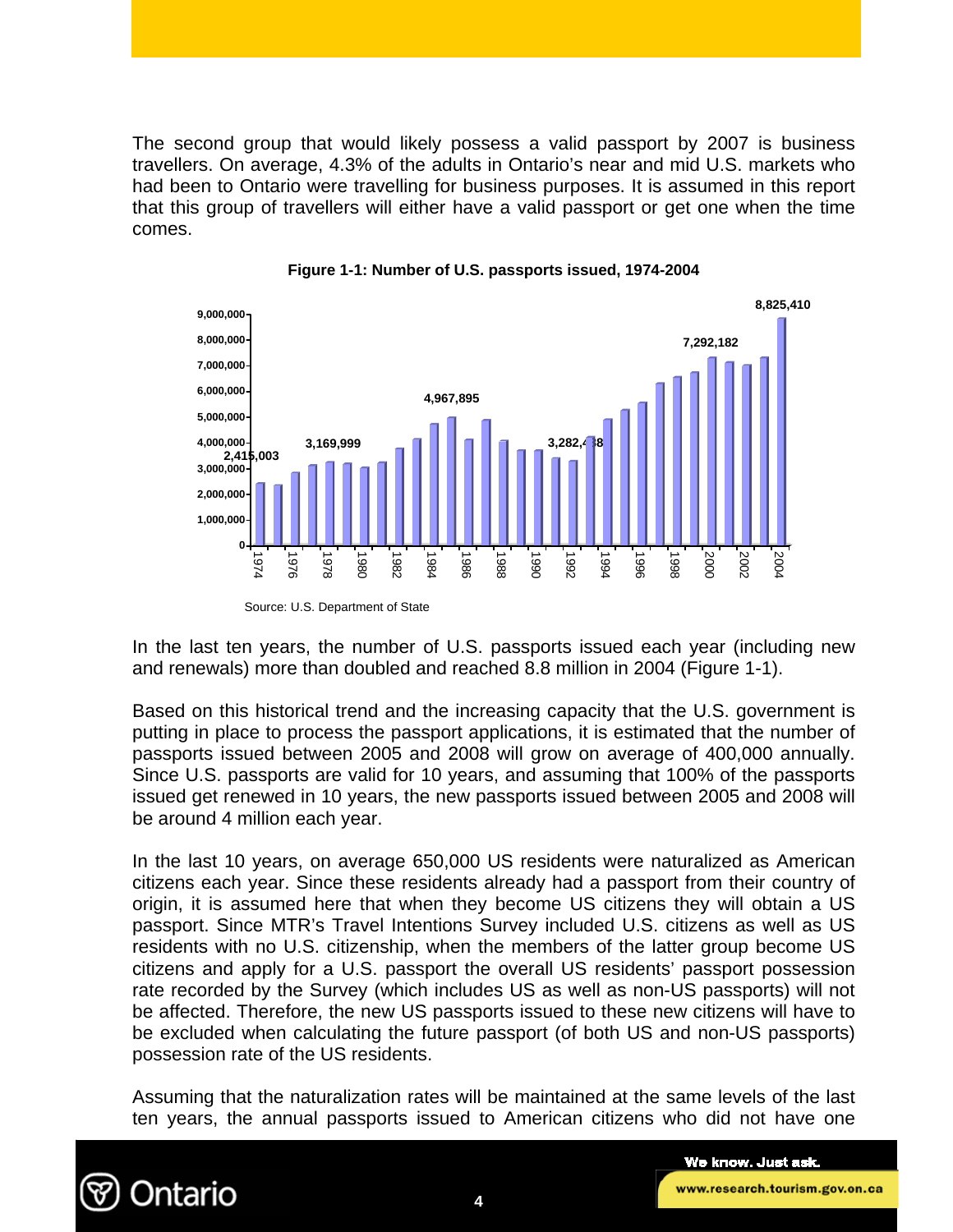before would be around 3.1-3.4 million in the next four years. This means that 1.1% more Americans will get their passports annually.

|                                                          | 2005      | 2006      | 2007       | 2008       |
|----------------------------------------------------------|-----------|-----------|------------|------------|
| Total passports issued                                   | 9,200,000 | 9,600,000 | 10,000,000 | 10,400,000 |
| Passports issued to those who did not have<br>one before | 3,300,000 | 3,400,000 | 3,100,000  | 3,300,000  |
| As a % of U.S. population                                | 1.1%      | $1.1\%$   | $1.0\%$    | 1.1%       |

#### **Table 1-6: Estimate of U.S. passports issued in the next 4 years**

#### **What will the U.S. passport possession rate be over the next few years?**

Based on the above assumptions, the U.S. passport possession rate among adults in Ontario's near and mid U.S. markets will likely increase to almost 50% by the end of 2007, compared to the 37% in May 2005.

|                                                              | <b>December</b><br>2006 | <b>December</b><br>2007 | <b>December</b><br>2008 |
|--------------------------------------------------------------|-------------------------|-------------------------|-------------------------|
| <b>General Population</b>                                    | 46.4%                   | 47.5%                   | 48.6%                   |
| Ontario's past visitors                                      | 59.8%                   | 60.9%                   | 62.0%                   |
| Ontario's potential visitors                                 | 45.0%                   | 46.1%                   | 47.2%                   |
| Never been in Ontario and has no<br>plans to travel anywhere | 36.6%                   | 37.7%                   | 38.8%                   |

#### **Table 1-7: Percentage of U.S. adults who will have a valid passport**

#### **How many U.S. visits to Ontario will likely have no passports by 2007/08?**

The number of U.S. visits to Ontario reached 21.4 million in 2004. About one-tenth (2.1 million visits) came to Ontario by air/sea and the majority (19.3 million visits) by land.

| <b>Table 170. I Credinage Or 0.0. Visits to Officito by allised</b> |       |       |       |       |       |       |
|---------------------------------------------------------------------|-------|-------|-------|-------|-------|-------|
|                                                                     | 2004  | 2003  | 2002  | 2001  | 2000  | 1999  |
| Total                                                               | 9.7%  | 8.3%  | 8.2%  | 8.0%  | 8.1%  | 7.8%  |
| New York                                                            | 3.7%  | 3.6%  | 3.1%  | 3.0%  | 3.8%  | 3.3%  |
| Michigan                                                            | 2.1%  | 1.7%  | 1.7%  | 1.6%  | 1.4%  | 1.3%  |
| Pennsylvania                                                        | 11.4% | 10.7% | 11.0% | 11.3% | 12.2% | 11.6% |
| Ohio                                                                | 8.5%  | 8.7%  | 8.8%  | 8.8%  | 10.6% | 9.4%  |
| <b>Illinois</b>                                                     | 26.3% | 25.0% | 23.7% | 24.0% | 24.4% | 27.3% |
| Wisconsin                                                           | 14.2% | 18.2% | 14.2% | 17.8% | 13.9% | 10.8% |
| Minnesota                                                           | 9.6%  | 4.9%  | 5.5%  | 5.7%  | 4.5%  | 4.9%  |
| Other states                                                        | 34.0% | 31.0% | 31.1% | 32.2% | 33.2% | 31.3% |

#### **Table 1-8: Percentage of U.S. visits to Ontario by air/sea**

Source: Statistics Canada, International Travel Survey

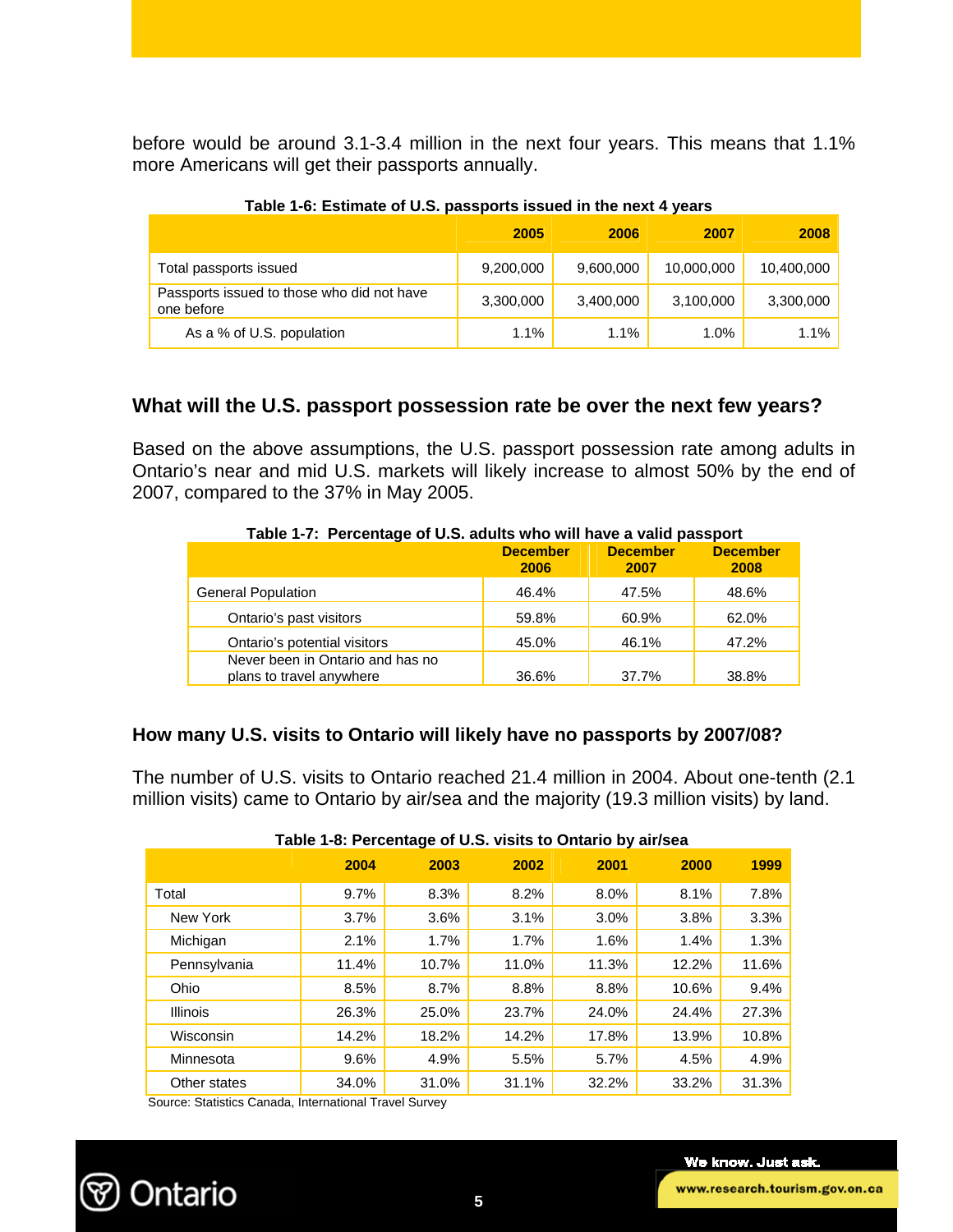Note that this report uses data on a "visit" basis, which refers to a stop made by a traveller in Ontario, and not a person basis. As such, 4 visits to Ontario could be one person visiting Ontario 4 times during a year or four people each visiting Ontario once.

According to the International Travel Survey, each year, 76% - 79% of the U.S. visits to Ontario who were asked whether they had been to Canada in the past are repeat visits with an average number of visits to Canada over a 5 year span of 4 per year. The remaining were first-time visits or those who did not specify whether the visit was a repeat visit.

|                 | ------ |       |       |       |       |       |
|-----------------|--------|-------|-------|-------|-------|-------|
|                 | 2004   | 2003  | 2002  | 2001  | 2000  | 1999  |
| Total           | 78.9%  | 78.5% | 77.1% | 75.9% | 75.9% | 75.6% |
| New York        | 74.8%  | 72.6% | 72.6% | 69.6% | 68.8% | 69.2% |
| Michigan        | 82.6%  | 81.5% | 81.7% | 80.9% | 79.3% | 79.2% |
| Pennsylvania    | 74.5%  | 75.1% | 73.8% | 71.9% | 69.9% | 70.2% |
| Ohio            | 74.6%  | 74.1% | 74.2% | 74.2% | 74.2% | 71.3% |
| <b>Illinois</b> | 74.5%  | 78.1% | 76.5% | 73.7% | 76.4% | 75.3% |
| Wisconsin       | 78.9%  | 73.8% | 75.7% | 74.1% | 72.1% | 73.6% |
| Minnesota       | 88.4%  | 91.2% | 87.5% | 83.7% | 87.4% | 84.9% |
| Other states    | 79.9%  | 80.6% | 76.8% | 76.9% | 78.2% | 78.3% |

#### **Table 1-9: Percentage of U.S. visits to Ontario that were repeat visits (among those who were asked this question)**

Source: Statistics Canada, International Travel Survey

However, only 40% of the total US visits to Ontario were asked whether they had been in Canada before and the majority (85%) of those who were asked this question were overnight visitors. For the remaining 60% of the visits to Ontario, all of which were same-day visits by automobiles, there is no such information available. This report assumes that this group has the same proportion of repeat visits and frequency of trips to Canada, as the 40% of visits who had been asked this question.

The Travel Intentions Survey provides a more precise picture of the repeat trips taken by those who had been in Ontario. The average number of overnight trips to Ontario by those who had been in Ontario between May 2004 and April 2005 was 2.2.

| per person during the period of May 2004 – April 2005 |     |
|-------------------------------------------------------|-----|
| Total                                                 | 2.2 |
| Visiting Friends & Relatives                          | 2.5 |
| Visiting Cottage / Country Homes                      | 1.5 |
| <b>Other Pleasure</b>                                 | 1.8 |
| <b>Business</b>                                       | 2.2 |
| Other reasons                                         | 1.2 |

#### **Table 1-10: The average number of overnight trips to Ontario per person during the period of May 2004 –April 2005**

Source: Ministry of Tourism, Travel Intentions Survey, May 2005

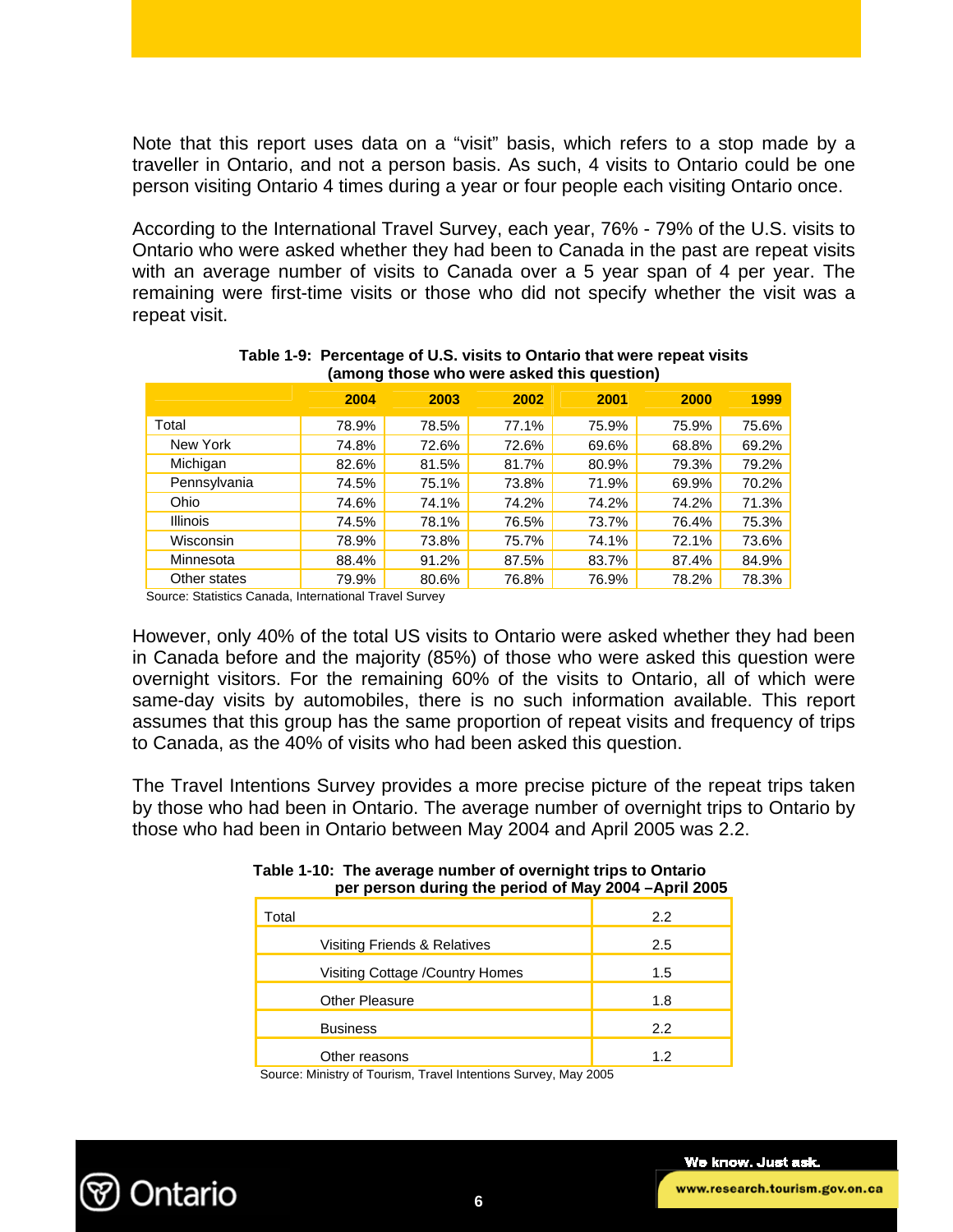Assuming the proportion of repeat visits and the frequency of overnight trips taken by those repeat visitors remain the same over the next several years, it is estimated that 892,000 U.S. person visits to Ontario by air/sea will likely have no passports in 2007, accounting for 4.2% of the 21.2 million projected person visits. In 2008, 8.1 million U.S. person visits to Ontario by land will likely have no passport, accounting for 36.3% of the projected 22.2 million person visits.

|                     |                       | By the end of 2006              | By the end of 2007    |                                 |  |
|---------------------|-----------------------|---------------------------------|-----------------------|---------------------------------|--|
|                     | <b>Total</b><br>(000) | % of total visits<br>to Ontario | <b>Total</b><br>(000) | % of total visits<br>to Ontario |  |
| Total               | 892                   | 4.2%                            | 8,058                 | 37.7%                           |  |
| First-time visitors | 238                   | 1.1%                            | 2.171                 | 10.1%                           |  |
| Repeat visitors     | 654                   | 3.1%                            | 5,887                 | 27.5%                           |  |

| Table 1-11: Number of U.S. visits to Ontario that will likely have no passports |  |  |
|---------------------------------------------------------------------------------|--|--|
|---------------------------------------------------------------------------------|--|--|

## **How this will affect U.S. visits to Ontario?**

In addition to passport possession rate, the proportion of repeat visits and the frequency of trips taken by repeat visitors, the way in which visitors will amortize the costs of a new passport is also an important factor in estimating the WHTI impacts.

The cost of a passport for an American adult is US\$97 and valid for ten years. The average spending by U.S. visitors to Ontario in 2004 was Cnd\$240.35 per person per trip. This includes their spending on transportation from the U.S. to Canada and spending in Ontario on accommodation, food and beverage, public transportation, private transportation, recreation and entertainment and retail.

| U.S.            | \$240.35 |
|-----------------|----------|
| New York        | \$122.59 |
| Michigan        | \$130.43 |
| Pennsylvania    | \$317.66 |
| Ohio            | \$271.63 |
| <b>Illinois</b> | \$579.24 |
| Wisconsin       | \$495.06 |
| Minnesota       | \$253.37 |
| Other states    | \$587.46 |

| Table 1-12: Average spending per U.S. visitor to Ontario, 2004 |
|----------------------------------------------------------------|
|----------------------------------------------------------------|

Source: Statistics Canada, International Travel Survey.

This report presents three different impact scenarios based on different assumptions about the proportion of repeat visits, the frequency of trips taken by repeat visits and the amortization of the passport costs.

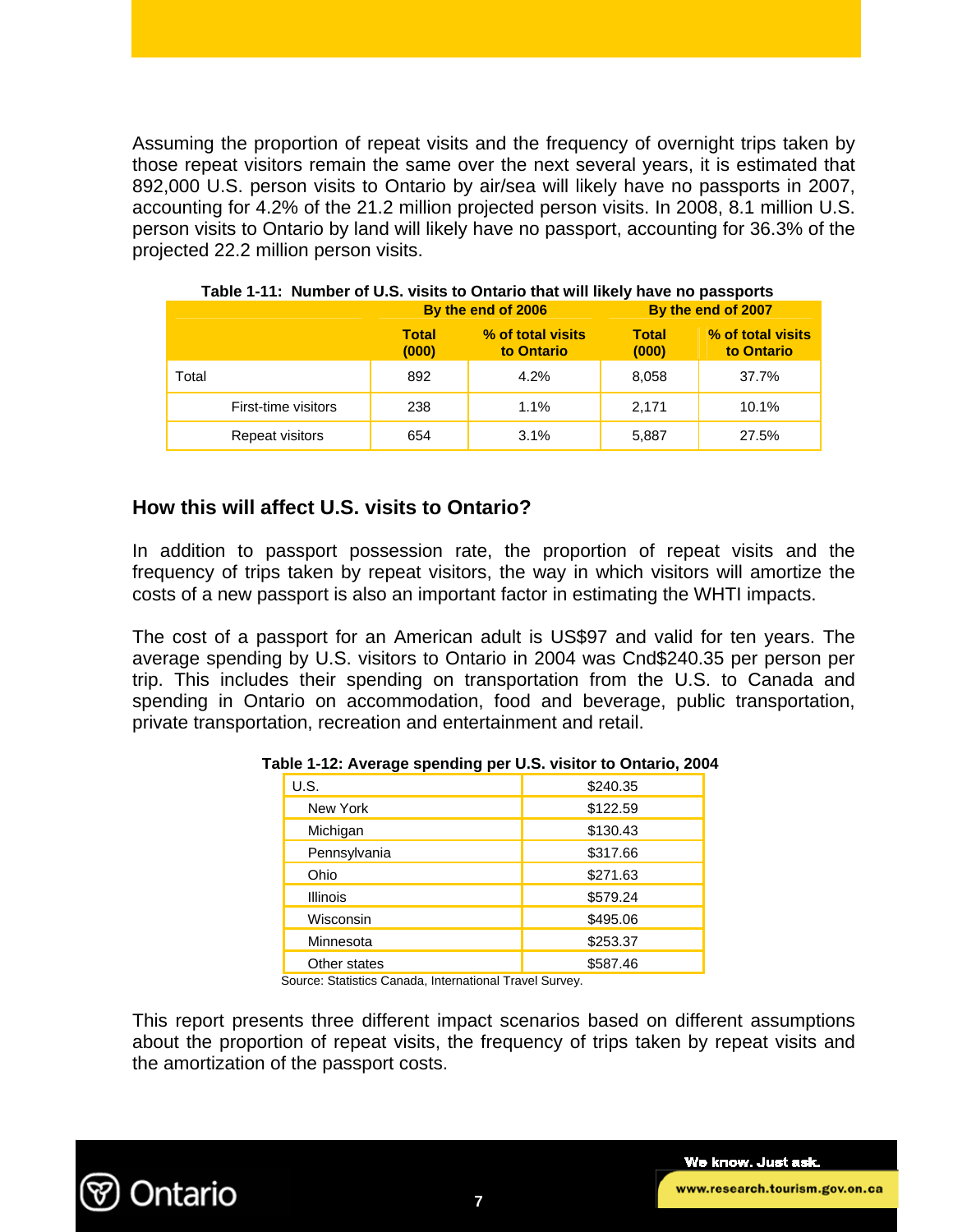| 40% of the U.S. visits were<br>asked whether they had<br>been in Canada before<br>(mostly overnight visitors).<br>Among these 40% visits,<br>79% had been to Canada<br>within the last five years,<br>with an average number of<br>4 overnight trips per year,<br>and 21% were first-time<br>Total U.S.<br>visits or did not specify<br>visits to<br>Ontario<br>(21.4 million<br>in 2004) | <b>High Scenario:</b><br>Assumes that all travellers who did not have a passport<br>will amortise the costs of the new passport over one trip<br>only (the next trip).                                                                                                                                                                      |                                                                                                                                                                                                                                                                                                                                                                          |
|-------------------------------------------------------------------------------------------------------------------------------------------------------------------------------------------------------------------------------------------------------------------------------------------------------------------------------------------------------------------------------------------|---------------------------------------------------------------------------------------------------------------------------------------------------------------------------------------------------------------------------------------------------------------------------------------------------------------------------------------------|--------------------------------------------------------------------------------------------------------------------------------------------------------------------------------------------------------------------------------------------------------------------------------------------------------------------------------------------------------------------------|
|                                                                                                                                                                                                                                                                                                                                                                                           | <b>Medium Scenario:</b><br>Assumes that travellers who did not have a passport will<br>amortise the costs of the passport over the number of trips<br>to Canada and that the number of previous trips to Canada<br>for the 60% of visits for which no information exists is the<br>same as for the 40% visits for which information exists. |                                                                                                                                                                                                                                                                                                                                                                          |
|                                                                                                                                                                                                                                                                                                                                                                                           | 60% of the visits that had<br>no information on past<br>visitation were primarily<br>same-day visits by auto.                                                                                                                                                                                                                               | Low Scenario:<br>Assumes that travellers who did not have a passport will<br>amortise the costs of the passport over the number of trips<br>to Canada and that the visits for which no information is<br>available(60%) have the same proportion of repeat visits<br>as the group for which information is available (40%), but<br>double the frequency of repeat trips. |

Applying the price elasticity of demand derived from the Ministry's forecasting model, which represents the U.S. residents' reaction to a change in the costs of their trip to Ontario, it is estimated that, under the medium scenario, the number of visits from U.S. to Ontario will decrease by 1.3% (or 290,000 visits) in 2007 and by 13.6% (or 3.2 million visits) in 2008, compared to the base-line scenarios, in which the WHTI passport requirements did not exist.

|                                   | 2007 | 2008  |
|-----------------------------------|------|-------|
| Person visits ('000)              | 290  | 3,199 |
| Tourism Receipts (CND\$ millions) | \$58 | \$652 |
| Number of tourism jobs in Ontario | 600  | 6,500 |

#### **Table 1-13: Estimated loss due to the WHTI for Ontario's tourism industry**

Under the High Scenario, the loss of U.S. person visits to Ontario's tourism industry could reach 1.2 million in 2007 and 12.4 million in 2008, a decline of 5.6% and 56.0%, respectively, compared to the base-line scenario for those years. It should be noted that this is an extreme scenario which assumes that those who did not have a passport

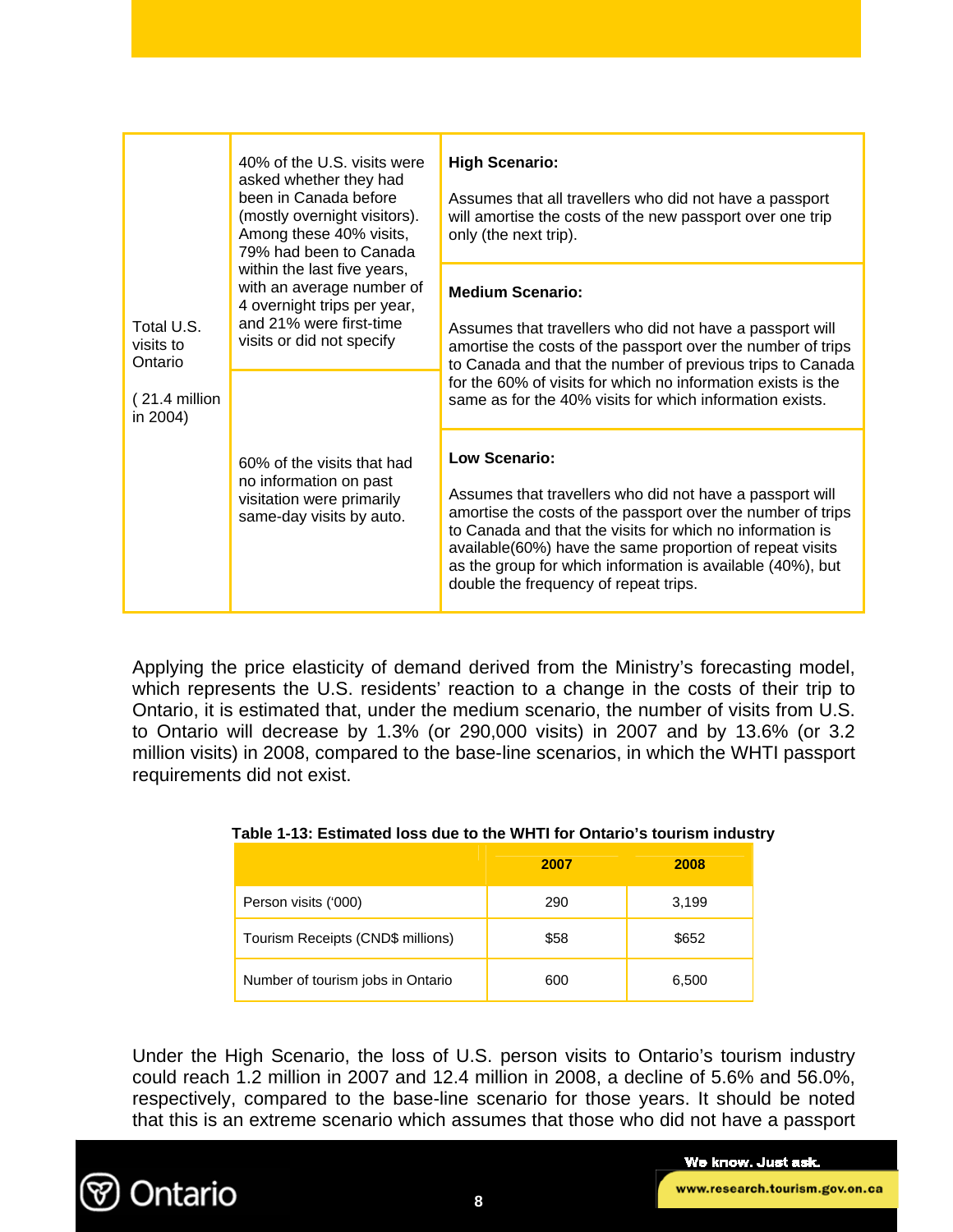will get a passport for travel only once and only to Ontario during the entire 10 years. While in reality, Americans travelled much more often once they have a passport. For example, in 2004, the median number of trips to overseas destinations (excluding Canada and Mexico, and over 80% of these trips require a passport) by Americans was 2, which means that of those Americans who traveled to overseas destinations, half of them took one trip in 2004 and the other half took at least two trips in the same year.

Under the Low Scenario, the loss of person visits would be 290,000 in 2007 and 2.8 million in 2008, a decline of 1.3% and 12.7%, respectively, compared to the base-line scenario.

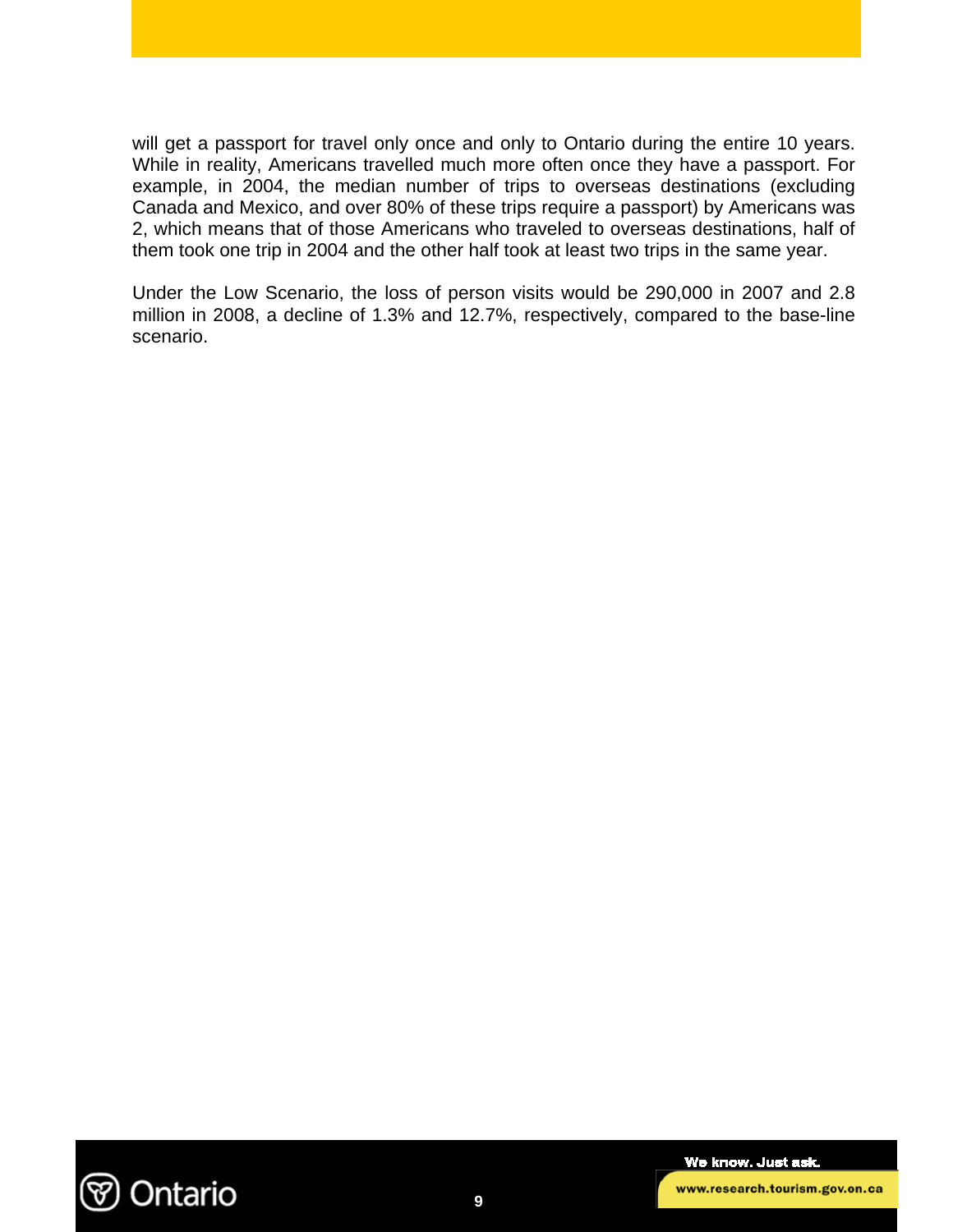## **The Impact of the WHTI on Travel from Ontario to the U.S.**

## **Awareness of the WHTI in Ontario**

Compared to the 35% overall awareness in the US the of the WHTI passport requirements, in Ontario, Quebec City, Montreal and Winnipeg it was 47.6% (48.4% in Ontario) in May 2005. In addition, 42.2% of Canadian adults in the aforementioned geographic area believed that a passport was already required to visit the U.S. As such, in May 2005, almost 90% Canadian adults (90.1% in Ontario) believed that a passport would be needed by 2008 to travel to the U.S.

This rate was even higher among Ontarians who were planning to travel to the US (92%), but lower among those who did not plan to travel to the U.S. (89%). Given such a high level of awareness, it is reasonable to believe that by the time the WHTI passport requirements are implemented, the number of people who are still not aware of the requirements would be minimal.

| aware or the writer passport requirement |                                                        |                                                                   |              |  |
|------------------------------------------|--------------------------------------------------------|-------------------------------------------------------------------|--------------|--|
|                                          | <b>Believe a</b><br>passport is<br>already<br>required | <b>Aware of the</b><br>deadline and<br>of present<br>requirements | <b>Total</b> |  |
| General population                       | 42.2%                                                  | 47.6%                                                             | 89.8%        |  |
| Future visitors to the U.S. in 6 months  | 35.8%                                                  | 56.2%                                                             | 92.0%        |  |
| Have no plan to travel to the U.S.       | 44.5%                                                  | 44.4%                                                             | 88.9%        |  |

#### **Table 2-1: Percentage of Canadian adults surveyed who were**  aware of the WHTI passport requirement

Source: Ontario Ministry of Tourism, Travel Intentions Survey, May <sup>2005</sup>

## **How many Canadian adults currently have a valid passport?**

According to Passport Canada, almost 35% of Canadian citizens had a valid passport in 2005. The survey from the Conference Board of Canada indicates that, in April 2005, 41% of Canadian adults (over the age of 18) had a valid passport.

MTR's survey in May 2005 shows that 54.3% of the Canadian adults in Ontario, Winnipeg, Montreal and Quebec City had a valid passport (54.1% in Ontario). Again, those who were planning to visit the U.S. over the next 6 months had higher passport possession rate of 69.2% than those who did not plan to travel to the U.S. (48.7%).

 **Table 2-2: Percentage of Canadian adults surveyed who had a valid passport in May 2005** 

| General population                      | 54.3% |
|-----------------------------------------|-------|
| Future visitors to the U.S. in 6 months | 69.2% |
| Have no plans to travel to the U.S.     | 48.7% |

Source: Ontario Ministry of Tourism, Travel Intentions Survey, May 2005

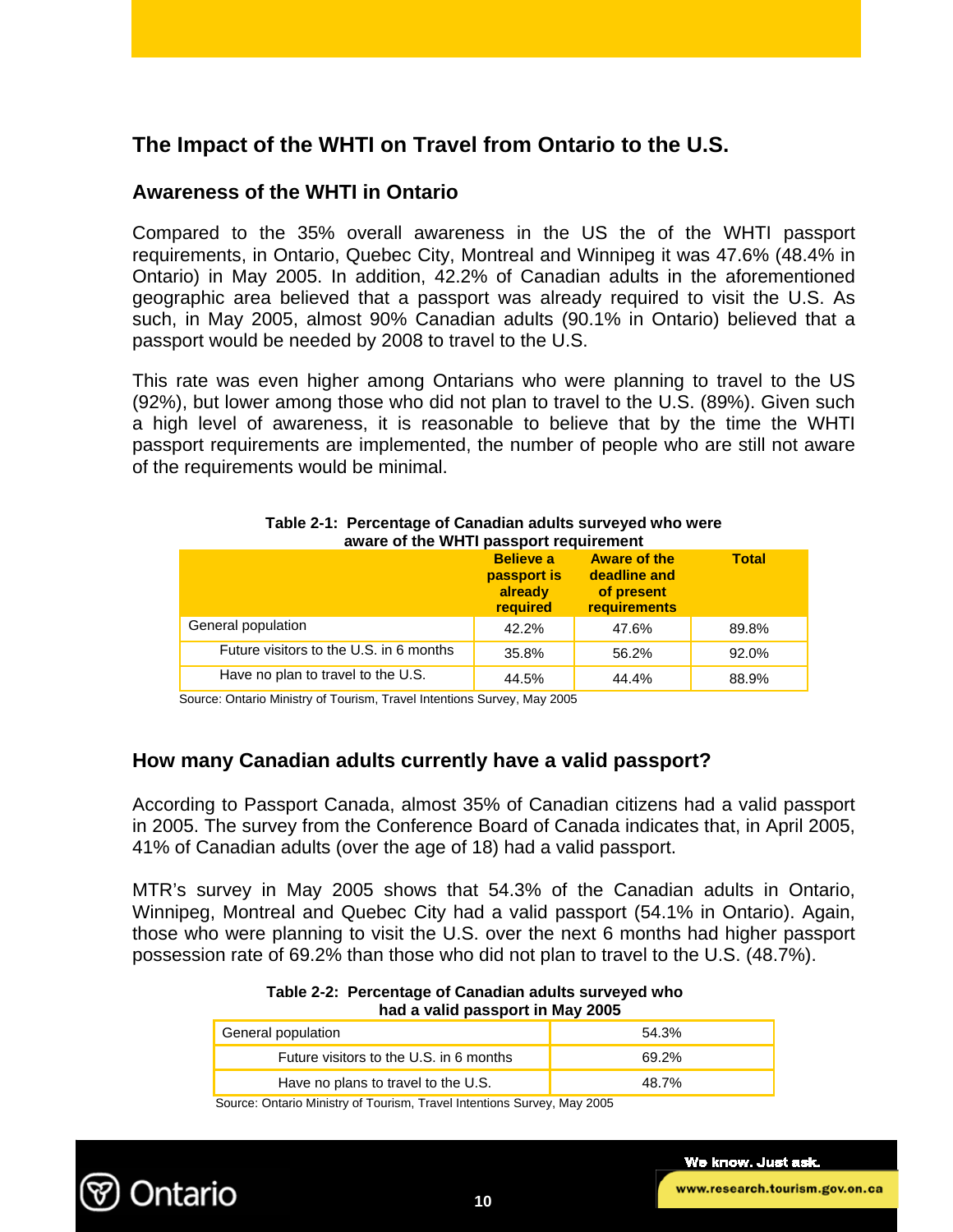## **And how many are likely to get one?**

Over one-tenth of the adults (11.2%) in Ontario, Winnipeg, Montreal and Quebec City didn't have a passport in May 2005, but had one in the previous 5 years (11.2% in Ontario). Again, this rate was higher among those who planed to visit the U.S. over the next 6 months (12.3%) and lower among those who did not plan to visit the U.S. (10.8%).

This group of travellers is assumed in this report to be facing no financial or other barriers in getting a passport when the time comes.

| didn't have a valid passport in May 2005 but had one in past 5 years |       |  |  |  |
|----------------------------------------------------------------------|-------|--|--|--|
| General population                                                   | 11.2% |  |  |  |
| Future visitors to the U.S. in 6 months                              | 12.3% |  |  |  |
| Have no plan to travel to the U.S.                                   | 10.8% |  |  |  |

# **Table 2-3: Percentage of Canadian adults surveyed who**

Source: Ontario Ministry of Tourism, Travel Intentions Survey, May 2005

The incidence of travelling to the U.S. for business purposes among Ontario population is not available. This report assumes that it is the same as that in the U.S. for trips to Ontario (according to the Travel Intentions Survey, the percentage of Americans planning to come to Ontario for business trips is almost identical to that of Ontario residents planning business trips to the US). This means that 4.3% of the Ontario adults travel to the U.S. for business purposes. Again, this report assumes that these travellers either have a passport or would get one when the time comes.

In the last five years, the number of Canadian passports issued (including new and renewals) increased by over 50% and reached 3 million in 2004 (Figure 2-1).



#### **Figure 2-1: Number of Canadian passports issued, 1998-2004**

Source: Passport Canada

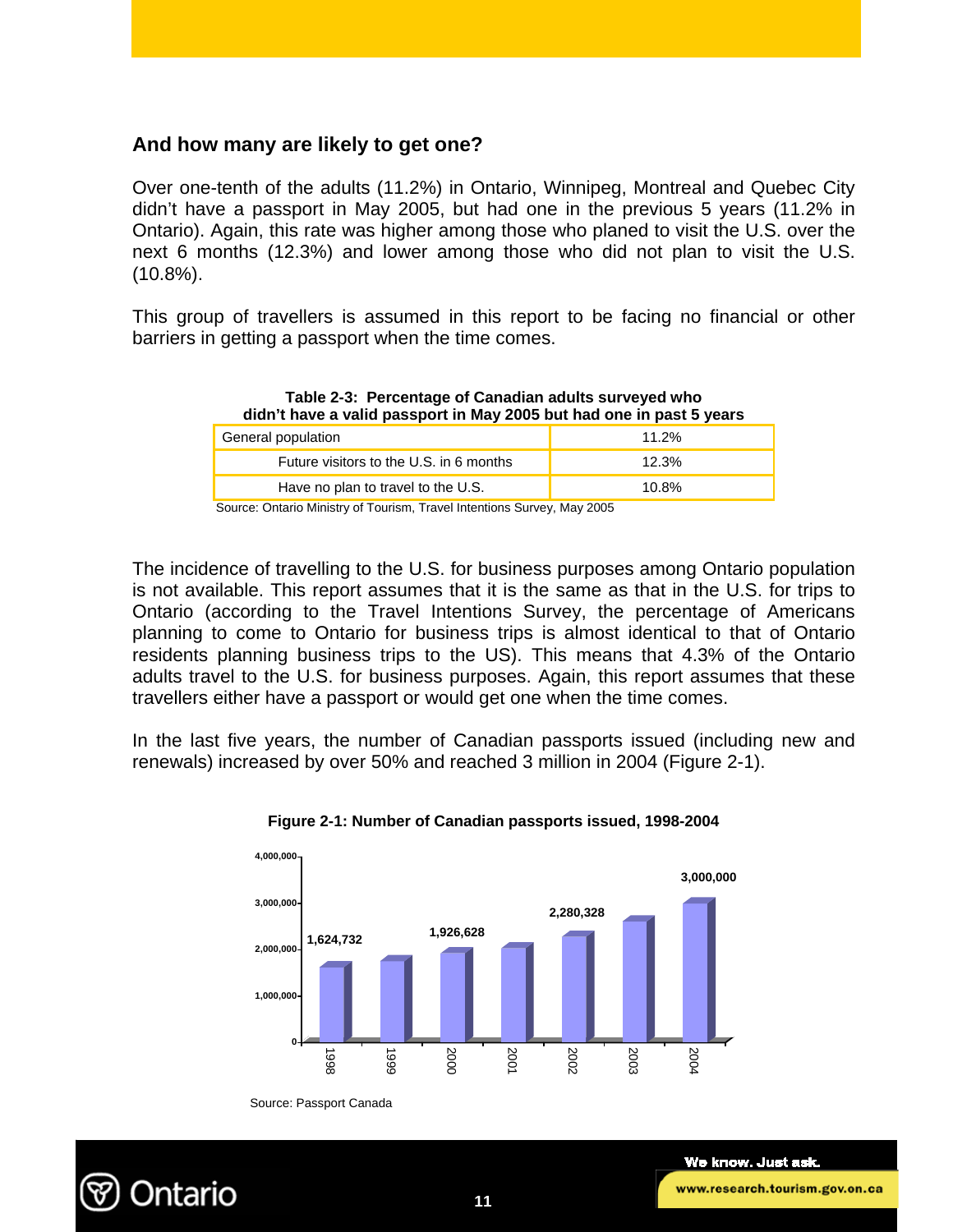Based on this historical trend, it is estimated that the number of Canadian passports issued between 2005 and 2008 will grow on average by 300,000 annually. Since a Canadian passport is valid only for 5 years, assuming that 100% of the people will renew their passports in 5 years, the number of new passports issued between 2005 and 2008 will be around 1.5 million each year.

In the last ten years, the number of Canadian residents being naturalized as Canadian citizens is estimated to be 200,000 each year. Again, these people already had a valid passport before becoming Canadian citizens; therefore they will not affect the passport possession rate among Canadian residents, as recorded by the Survey, should they get a Canadian passport. Therefore, the new passports issued to them have to be excluded when calculating the future passport possession rate of Canadian residents.

Assuming that the naturalization rates remain the same over the next several years, the passports issued to those Canadian citizens who did not have one before would be around 1.3 million annually between 2005 and 2008. This means that 4.1% more Canadians will get their passports each year.

|                                                         |           | $111$ GIG HOAL T yours |           |           |
|---------------------------------------------------------|-----------|------------------------|-----------|-----------|
|                                                         | 2005      | 2006                   | 2007      | 2008      |
| Total passports issued                                  | 3,300,000 | 3,600,000              | 3,900,000 | 4,200,000 |
| Passports issued to those who<br>didn't have one before | 1,200,000 | 1,300,000              | 1,400,000 | 1,400,000 |
| % of Canadian population                                | 3.8%      | 4.1%                   | 4.3%      | 4.4%      |

**Table 2-4: Estimate of the number of passports issued to Canadian citizens in the next 4 years** 

## **How will the Canadian passport possession rate change by 2007/08?**

Based on the above assumptions, the Canadian passport possession rate among adults in Ontario, Winnipeg, Montreal and Quebec City will likely increase to almost 80% by the end of 2007 compared to 54% in May 2005.

|                                                       | who will nave a valld passport<br><b>December</b><br>2006 | <b>December</b><br>2007 | <b>December</b><br>2008 |
|-------------------------------------------------------|-----------------------------------------------------------|-------------------------|-------------------------|
| Total adults                                          | 73.2%                                                     | 77.3%                   | 81.4%                   |
| Future visitors to the U.S.<br>over the next 6 months | 73.2%                                                     | 77.3%                   | 81.4%                   |

#### **Table 2-5: Percentage of Canadian adults surveyed who will have a valid passport**

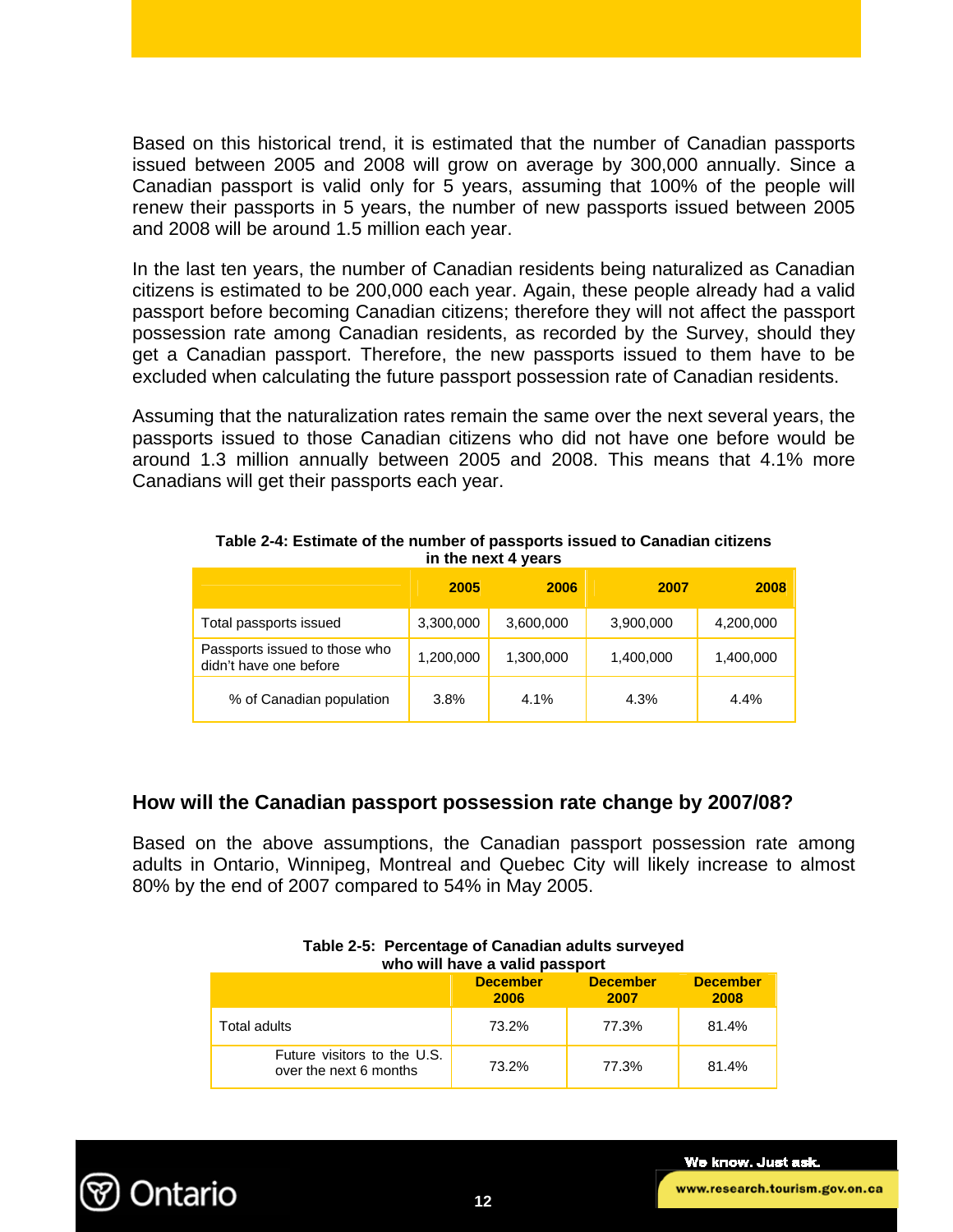## **How many Ontario visits to the U.S. would have no passports by 200708?**

In 2004, outbound visit from Ontario to the U.S. reached 18.3 million. About one-eighth (12% or 2.2 million visits) went to the States by air/sea and the rest (88% or 16.1 million visits) went by land.

| Table 2-6: Percentage of Ontario visits to the U.S. by air/sea |       |       |       |       |             |       |
|----------------------------------------------------------------|-------|-------|-------|-------|-------------|-------|
|                                                                | 2004  | 2003  | 2002  | 2001  | <b>2000</b> | 1999  |
| Total visits                                                   | 12.0% | 11.2% | 10.9% | 11.8% | 12.4%       | 11.8% |

| Table 2-6: Percentage of Ontario visits to the U.S. by air/sea |  |
|----------------------------------------------------------------|--|
|                                                                |  |

Source: Statistics Canada, International Travel Survey.

Again, this report uses data on a "visit" basis for Ontario residents' trips to the U.S., and not on a person basis. As such 4 visits to the US could be one person making 4 trips or four people making each one trip.

There is no information available on how many Canadians or Ontarians take their first trip to the U.S. each year, but other information supports the assumption that, proportionally, more Canadians had been to the U.S. than Americans to Canada. For example, according to the Ministry's Travel Activities and Motivation Survey (2000), 33% of adult Canadians had visited the US over a two year period, while only 15% of Americans had visited Canada over the same period. As a result, the proportion of Ontarians who had visited the U.S. for the first time would be equal or lower than that of Americans who visited Ontario for the first time. This report assumes that it is equal.

In addition to the higher incidence of visitation, Canadians visit the US more frequently than Americans visit Canada. It is estimated that, in 2004, Ontario residents who went to the U.S. for non-business purposes took an average of 4.4 overnight trips, while the U.S. residents in Ontario's near and mid U.S. markets who came to Ontario during the 12 months period of May 2004 - April 2005 took an average of 2.2 non-business overnight trips.

Based on the above assumptions, it is estimated that 576,000 visits (3.2% of Ontario's outbound visits to the U.S.) would have no passports in 2007 and 3.4 million visits (18.5% of Ontario's outbound visits to the U.S.) would have no passports in 2008.

|                        |                       | By the end of 2006               | By the end of 2007    |                                  |  |  |  |  |
|------------------------|-----------------------|----------------------------------|-----------------------|----------------------------------|--|--|--|--|
|                        | <b>Total</b><br>(000) | % of total visits<br>to the U.S. | <b>Total</b><br>(000) | % of total visits<br>to the U.S. |  |  |  |  |
| Total                  | 576                   | $3.2\%$                          | 3,370                 | 18.5%                            |  |  |  |  |
| First-time visitors    | 124                   | 0.7%                             | 723                   | 4.0%                             |  |  |  |  |
| <b>Repeat visitors</b> | 452                   | 2.5%                             | 2,646                 | 14.5%                            |  |  |  |  |

## **Table 2-7: Number of Ontario visits to the U.S that likely will have no passports**

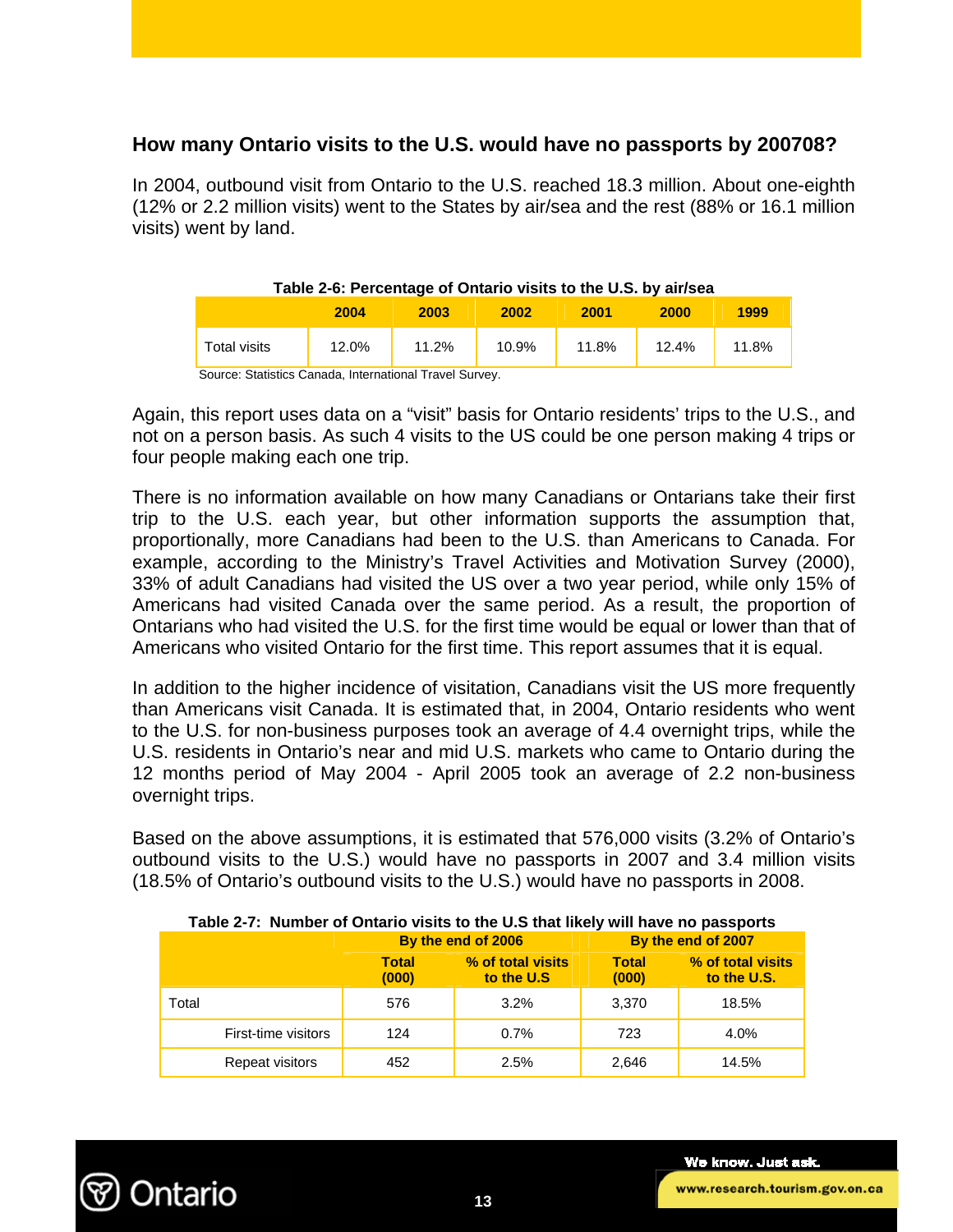## **How this will affect Ontario's outbound travel to the U.S.?**

The cost of a passport for adults in Canada is CND\$87 and is valid for five years. The average spending by Ontario residents on outbound trips to the U.S. in 2004 was CND\$353.93 per person per trip. This includes their spending on transportation from Ontario to the U.S. and spending in the U.S. on accommodation, food and beverage, public transportation, private transportation, recreation and entertainment and retail.

Again, this report presents three impact scenarios based on different assumptions regarding the proportion of repeat visits, the frequency of the repeat visits and the way that passport costs will be amortized by travellers.

| Total<br>Ontario<br>visits to<br>the U.S. | <b>High Scenario:</b><br>Assumes that all travellers amortise the costs of the new passport over one trip only (the<br>next trip).                                                                                                                                                                  |
|-------------------------------------------|-----------------------------------------------------------------------------------------------------------------------------------------------------------------------------------------------------------------------------------------------------------------------------------------------------|
|                                           | <b>Medium Scenario:</b><br>Assumes that repeat travellers amortise the costs of the passport over the total number of<br>trips to U.S and that Ontarians who travel to the U.S. have the same proportion of repeat<br>visits and double the frequency of visits of the Americans who visit Ontario. |
|                                           | Low Scenario:<br>Assumes that Ontarians visiting the U.S. have the same proportion of repeat visits as the<br>Americans who visit Ontario, but quadruple the frequency of repeat trips.                                                                                                             |

Applying the price elasticity of demand derived from the Ministry's forecasting model of Ontario residents' reaction to a change in the costs of a trip to US, it is estimated that, under the medium scenario, the number of visits from Ontario to the U.S. will decrease by 0.5% (or 106,000 visits) in 2007 and by 3.3% (or 736,000 visits) in 2008, compared to their base-line scenarios, in which the WHTI passport requirements did not exist.

| Table 2-8: Estimated loss due to WHTI for the U.S. tourism industry |  |
|---------------------------------------------------------------------|--|
|---------------------------------------------------------------------|--|

|                                   | 2007 | 2008  |  |
|-----------------------------------|------|-------|--|
| Person visits ('000)              | 106  | 736   |  |
| Tourism Spending (CND\$ millions) | \$30 | \$170 |  |

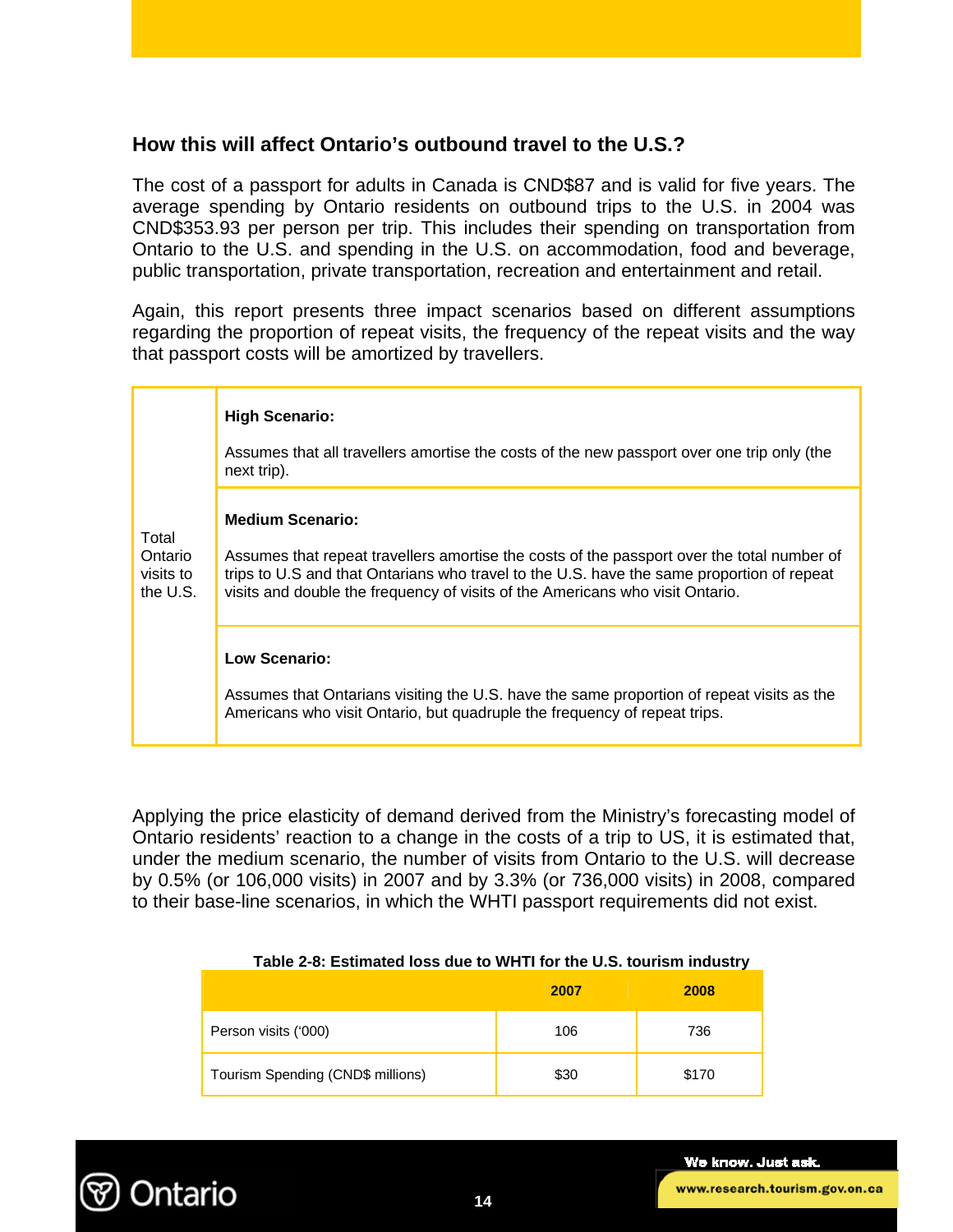Under the High Scenario, the U.S tourism industry could lose 333,000 person visits from Ontario in 2007 and 2.0 million in 2008, a decline of 1.6% and 9.1%, respectively, compared to the base-line scenario. Again, this is an extreme scenario which assumes that those who did not have a passport will get a passport for travel only once and only to the U.S during the entire 5 years. While in reality, Ontario residents travelled much more often once they have a passport. For example, in 2004, those Ontario residents who went to overseas countries (excluding the US, and all of these trips require a passport) took an average of 3.5 overnight trips per person for non-business purposes.

Under the Low Scenario, the loss of person visits would still be 290,000 in 2007 and 615,000 in 2008, a decline of 1.3% and 2.7%, respectively, compared to the base-line scenario.

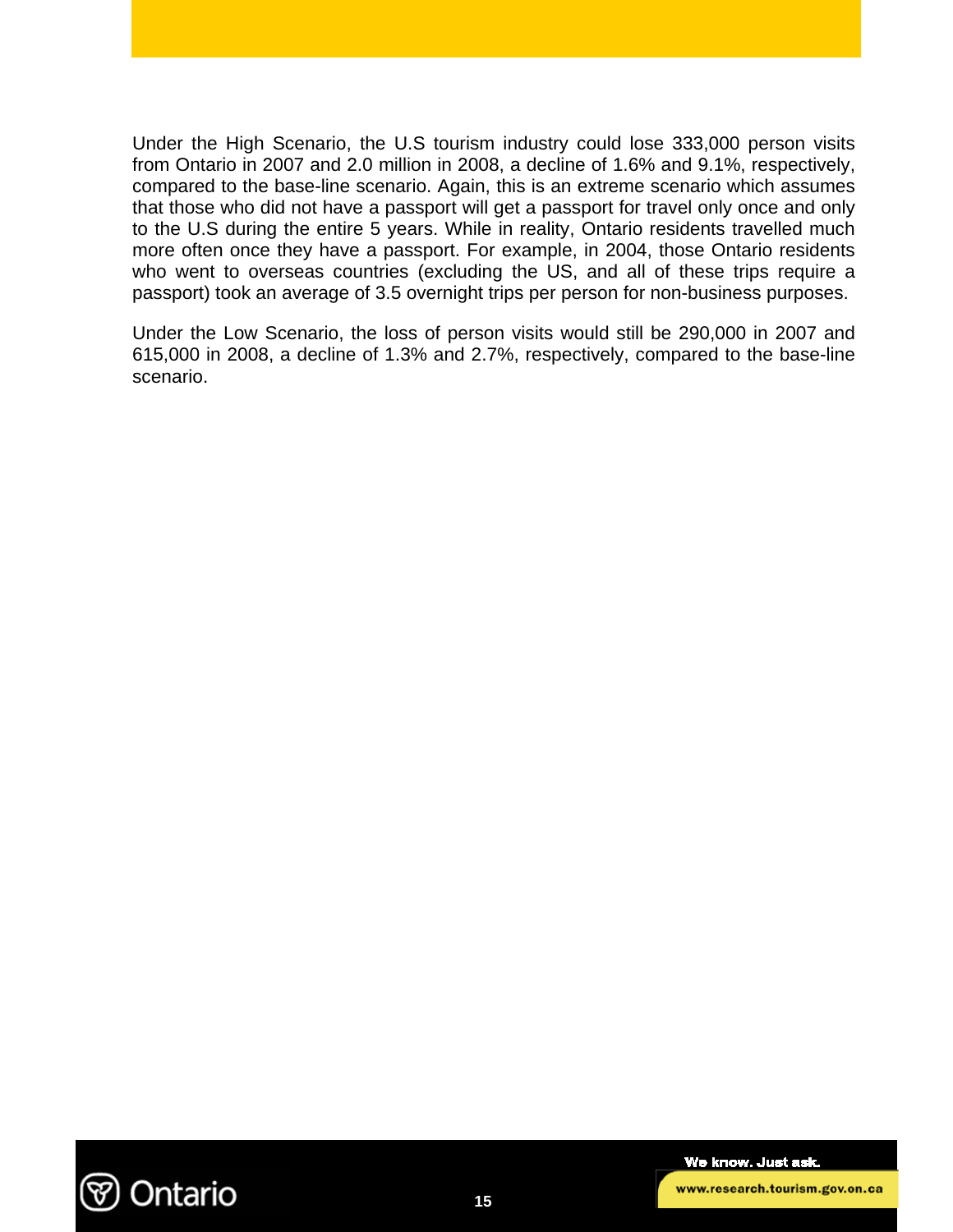## **Net Impact on tourism in Ontario and its regions**

Some Ontario residents who do not have a passport by the end of 2007 may substitute domestic travel for international travel. Historically, the probability of Ontario residents travelling in the province is 93.8% of the total visits they took in Canada. As such, under the Medium Scenario in the previous section, it is estimated that 100,000 of the total "impacted" visits from Ontario to the U.S. in 2007 and the 680,000 visits in 2008 will be re-directed to Ontario destinations. As such, the overall loss of person visits to Ontario will be reduced to 183,000 in 2007 and 2.4 million in 2008.

|                                       | 2006    | 2007    | 2008    | 2009    |  |
|---------------------------------------|---------|---------|---------|---------|--|
| <b>Base-line</b>                      |         |         |         |         |  |
| <b>Inbound</b>                        | 123,037 | 127,399 | 131,424 | 135,494 |  |
| Ontario                               | 94,512  | 97,829  | 100,830 | 103,833 |  |
| Other Canadian provinces              | 5,758   | 5,647   | 5,532   | 5,427   |  |
| U.S.                                  | 20,268  | 21,230  | 22,221  | 23,238  |  |
| Overseas countries                    | 2,499   | 2,692   | 2,841   | 2,995   |  |
| Outbound                              | 30,950  | 32,445  | 33,850  | 35,261  |  |
| Other Canadian provinces              | 7,565   | 7,753   | 8,138   | 8,489   |  |
| <b>U.S.</b>                           | 20,326  | 21,504  | 22,396  | 23,327  |  |
| Overseas countries                    | 3,059   | 3,188   | 3,316   | 3,445   |  |
| With the potential impact of the WHTI |         |         |         |         |  |
| <b>Inbound</b>                        | 123,037 | 127,216 | 129,067 | 133,019 |  |
| Ontario                               | 94,512  | 97,926  | 101,502 | 104,525 |  |
| Other Canadian provinces              | 5,758   | 5,647   | 5,532   | 5,427   |  |
| U.S.                                  | 20,268  | 20,950  | 19,192  | 20,071  |  |
| Overseas countries                    | 2,499   | 2,692   | 2,841   | 2,955   |  |
| Outbound                              | 30,950  | 32,343  | 33,167  | 34,649  |  |
| Other Canadian provinces              | 7,565   | 7,759   | 8,194   | 8,547   |  |
| U.S.                                  | 20,326  | 21,397  | 21,657  | 22,557  |  |
| Overseas countries                    | 3,059   | 3,188   | 3,316   | 3,445   |  |

#### **Table 3-1: Estimated net impact of travel to/from Ontario ('000)**

 Notes: 1. Base-line is provided by Global Insight, refers to projection under the scenario of no WHTI passport requirements. 2. Discrepancies are due to rounding

While U.S. visits to Ontario are expected to decline by 13.6% in 2008 according to the Medium Scenario, the number of visits from New York State could decrease by as much as 18.4%, and those from Michigan could decrease by as much as 28.0%. As such, destinations in the province with higher proportion of American visitors will be affected disproportionately, e.g., Essex, the Niagara Region and North-western Ontario.